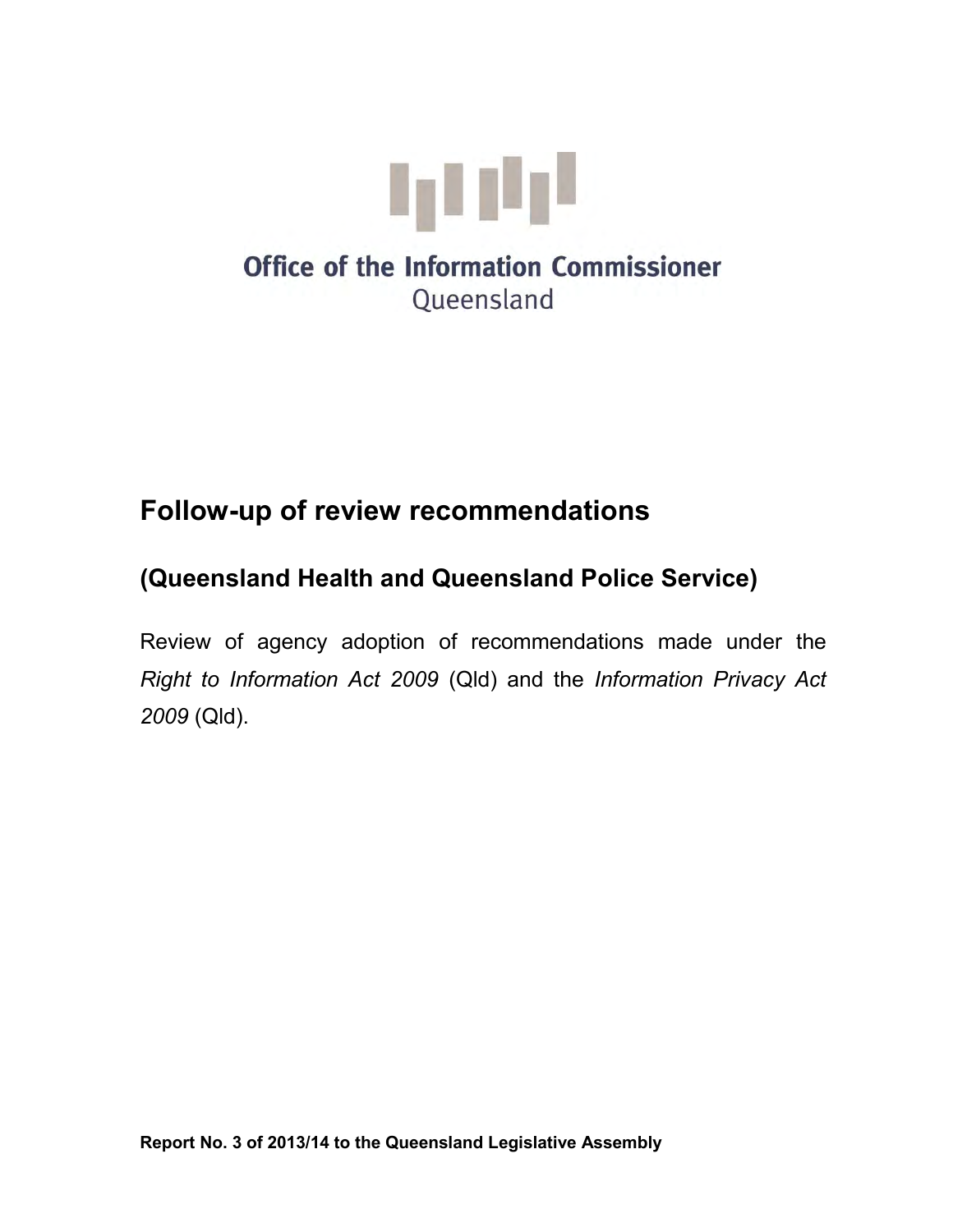OIC thanks agencies for their cooperation throughout the review process and for the courtesy displayed towards the officers undertaking the assessment. In undertaking this follow-up review, OIC recognises the commitment of the business units and their desire for continuous improvement in right to information and information privacy.



This report to the Queensland Legislative Assembly by the Office of the Information Commissioner is licensed under a Creative Commons – Attribution License. People reading or using this report may do so in accordance with the following conditions: Attribution (BY), requiring attribution to the original author.

© The State of Queensland (Office of the Information Commissioner) 2013

Copies of this report are available on our website at www.oic.qld.gov.au and further copies are available on request to:

Office of the Information Commissioner Level 8, 160 Mary Street, Brisbane, Qld 4000 PO Box 10143, Adelaide Street, Brisbane, Qld 4000

Phone 07 3234 7373 Fax 07 3405 1122 Email administration@oic.qld.gov.au Web [www.oic.qld.gov.au](http://www.oic.qld.gov.au/)

ISBN: 978-0-646-91274-5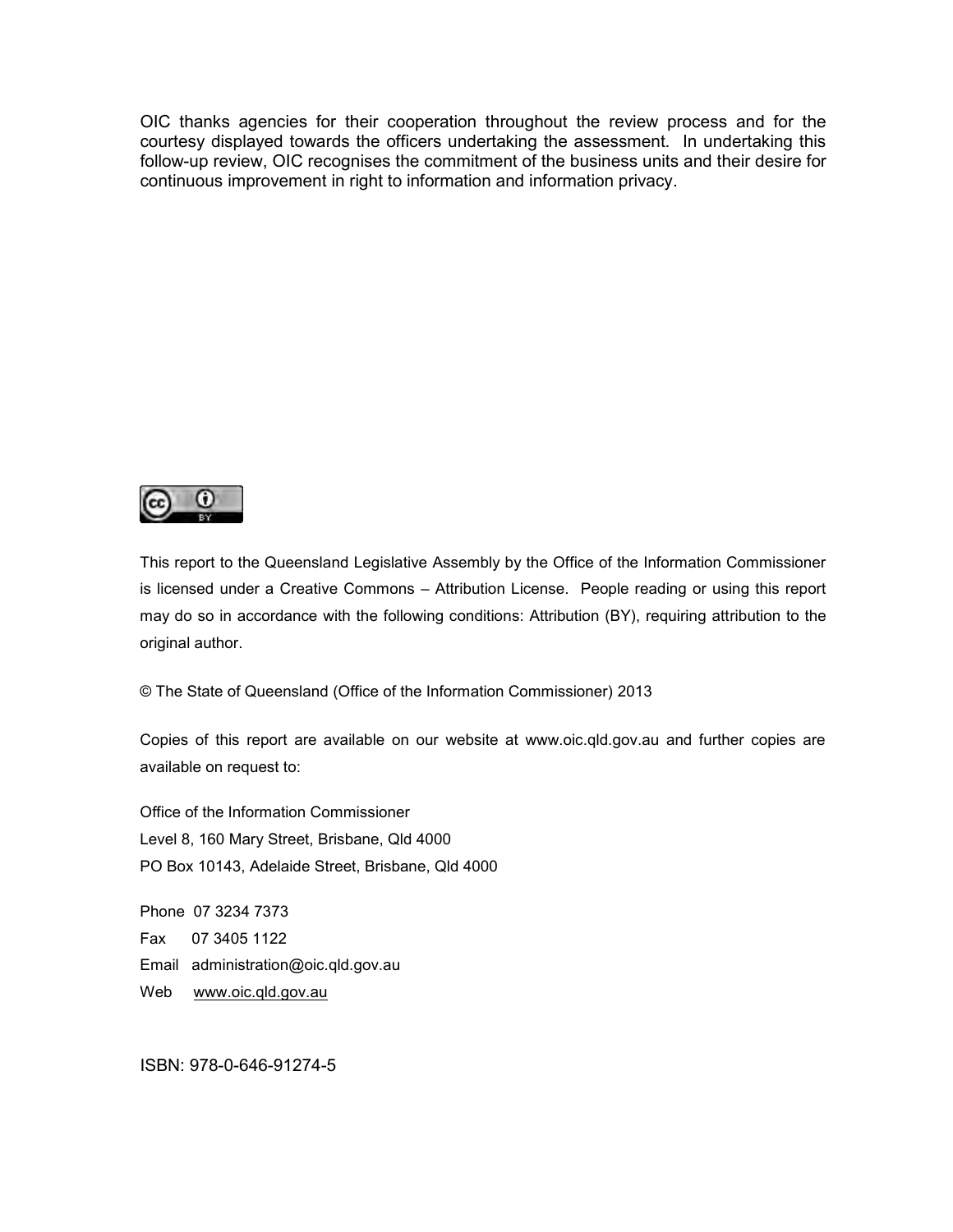November 2013

Mr Ian Berry MP **Chair** Legal Affairs and Community Safety Committee Parliament House George Street Brisbane QLD 4000

Dear Mr Berry

I am pleased to present 'Follow-up of review recommendations (Queensland Health and Queensland Police Service): Review of agency adoption of recommendations made under the *Right to Information Act 2009* (Qld) and the *Information Privacy Act 2009* (Qld).' This report is prepared under section 131 of the *Right to Information Act 2009* (Qld).

The report reviews the extent to which agencies reviewed by the Office of the Information Commissioner have responded to review recommendations.

In accordance with subsection 184(5) of the *Right to Information Act 2009* (Qld) and subsection 193(5) of the *Information Privacy Act 2009* (Qld), I request that you arrange for the report to be tabled in the Legislative Assembly.

Yours sincerely

Atkapharaf.

Rachael Rangihaeata **Information Commissioner**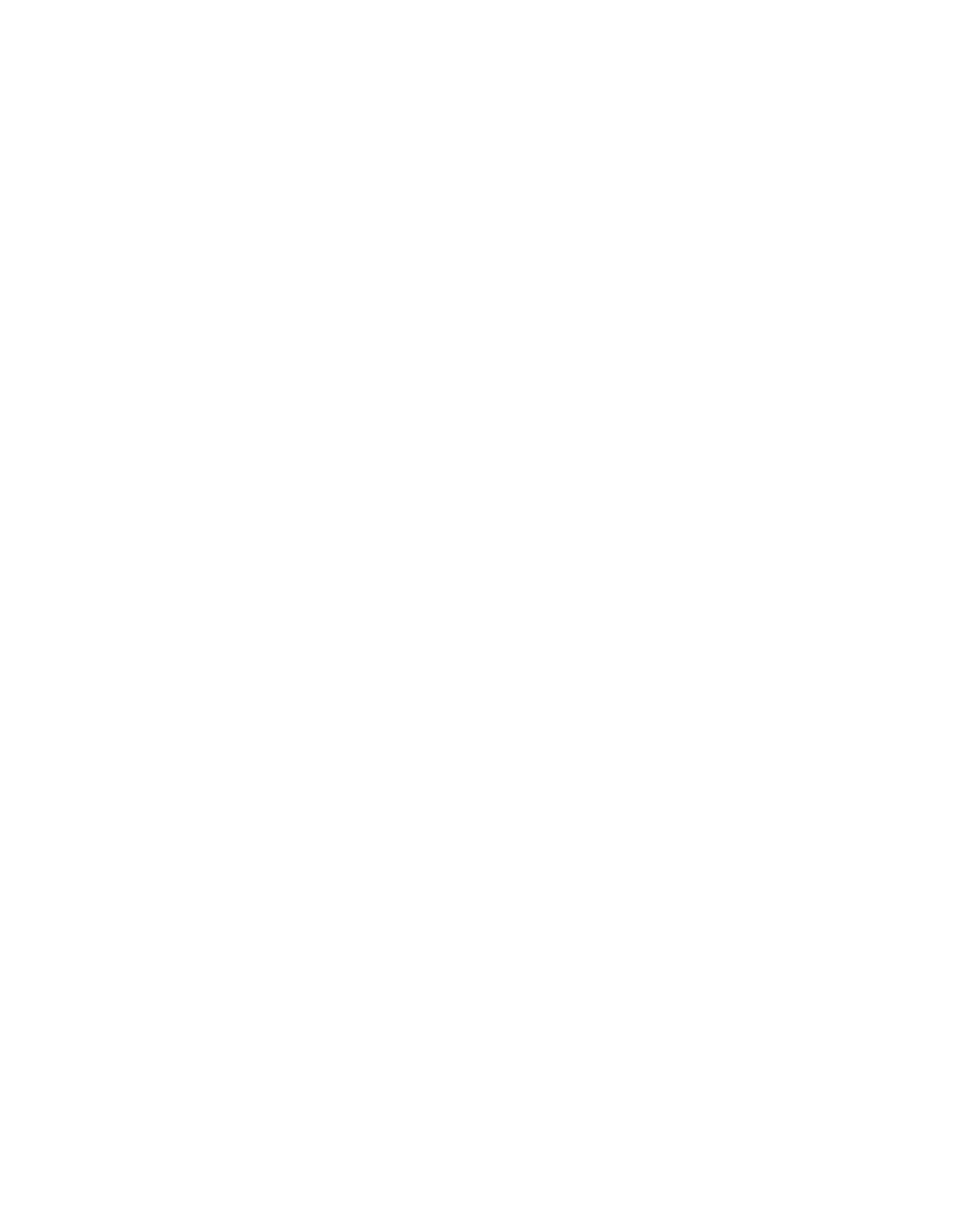## **Table of Contents**

| 1. |                                                                    |                                                                     |                |  |  |
|----|--------------------------------------------------------------------|---------------------------------------------------------------------|----------------|--|--|
|    | Conclusions                                                        |                                                                     | 1              |  |  |
|    | Key findings                                                       |                                                                     |                |  |  |
|    | Report No. 2 of 2011/12 - Queensland Health, Corporate Office, and |                                                                     |                |  |  |
|    |                                                                    | Metro North and Metro South Health Service Districts' compliance    |                |  |  |
|    |                                                                    | with the Right to Information Act 2009 (QId) and the Information    |                |  |  |
|    |                                                                    | Privacy Act 2009 (Qld)                                              | $\overline{2}$ |  |  |
|    |                                                                    | Report No. 3 of 2011/12 - Queensland Police Service compliance with |                |  |  |
|    |                                                                    | the Right to Information Act 2009 (QId) and the Information Privacy |                |  |  |
|    |                                                                    | Act 2009 (Qld)                                                      | 3              |  |  |
|    |                                                                    | Reference to agency comments                                        | 3              |  |  |
| 2. |                                                                    | Queensland Health, Corporate Office, and Metro North and Metro      |                |  |  |
|    |                                                                    |                                                                     | 4              |  |  |
|    | 2.1.                                                               | Background                                                          | 4              |  |  |
|    | 2.2.                                                               | Implementation status                                               | 6              |  |  |
|    | 2.3.                                                               | Progress update                                                     | 8              |  |  |
|    |                                                                    | 2.3.1. Work completed                                               | 8              |  |  |
|    |                                                                    | 2.3.2. Work still to be done                                        | 8              |  |  |
| 3. |                                                                    |                                                                     | 11             |  |  |
|    | 3.1.                                                               | Background                                                          | 11             |  |  |
|    | 3.2.                                                               | Implementation status                                               | 13             |  |  |
|    | 3.3.                                                               | Progress update                                                     | 15             |  |  |
|    |                                                                    | 3.3.1. Work completed                                               | 15             |  |  |
|    |                                                                    | 3.3.2. Work still to be done                                        | 15             |  |  |
|    |                                                                    |                                                                     | 19             |  |  |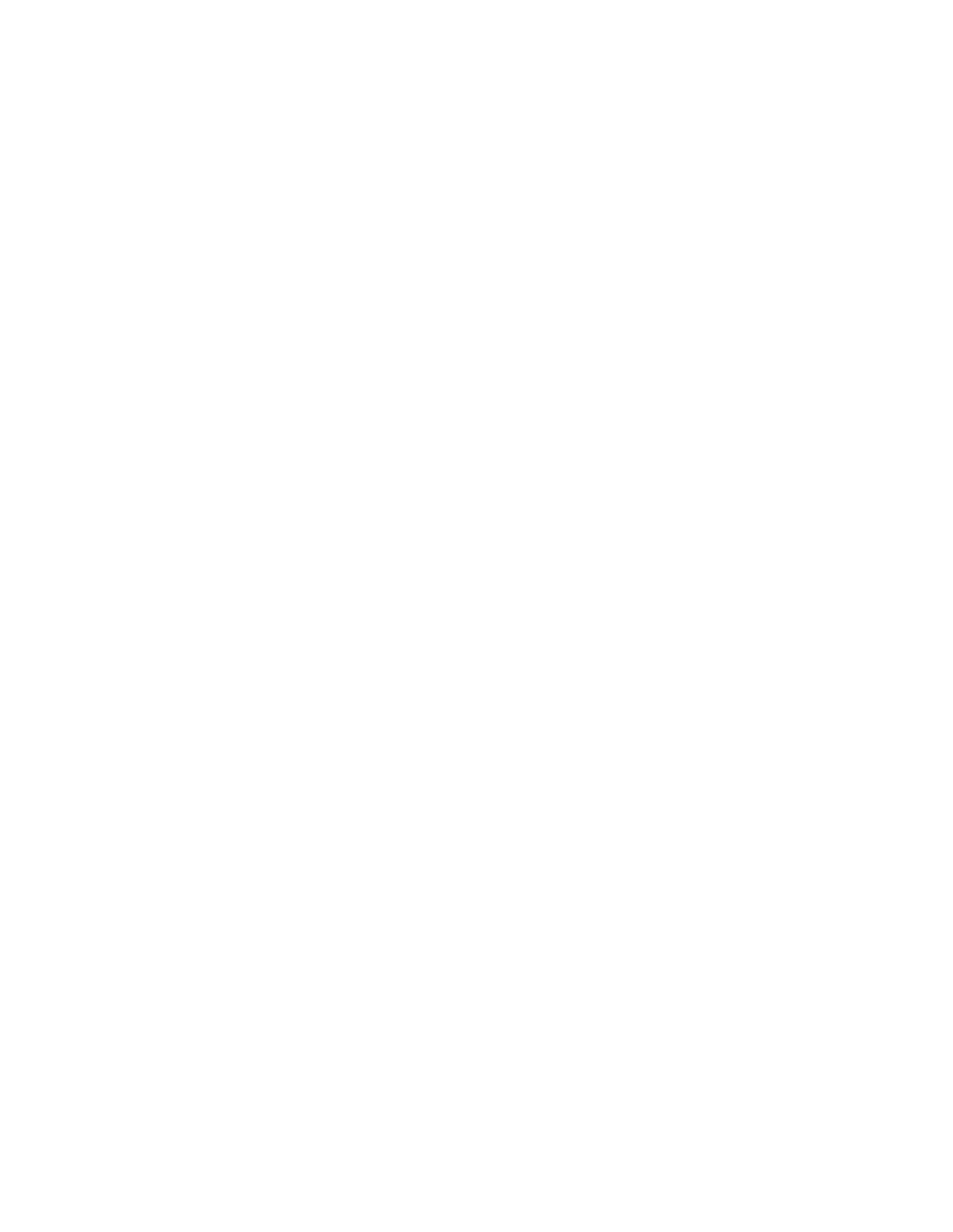# <span id="page-6-0"></span>**1. Summary**

This is a report on the implementation of recommendations of two Office of the Information Commissioner (**OIC**) reports. These reports, tabled in Parliament during 2011/2012, were about the outcomes of reviews of agency performance under the *Right to Information Act 2009* (Qld) (**RTI Act**) and the *Information Privacy Act 2009* (Qld) (**IP Act**):

- **Report to Parliament No. 2 of 2011/12 Compliance Review Queensland Health,** Review of Queensland Health, Corporate Office, and Metro North and Metro South Health Service Districts' compliance with the *Right to Information Act 2009* (Qld) and the *Information Privacy Act 2009* (Qld).
- **Report to Parliament No. 3 of 2011/12** **Compliance Review Queensland Police Service,** Review of Queensland Police Service compliance with the *Right to Information Act 2009* (Qld) and the *Information Privacy Act 2009* (Qld).

The reviews analysed:

- the extent to which Queensland Health and Queensland Police Service had a culture of openness and engaged with the community
- leadership within these agencies to champion proactive release of information and good information governance
- accountability and measurement of performance
- strategies adopted to maximise disclosure; and
- compliance with specific legislative requirements.

This report examines the extent of implementation of the report recommendations.

### <span id="page-6-1"></span>*Conclusions*

Queensland Health and Queensland Police Service have made good progress towards implementing the recommendations from the 2011/12 review reports. Action to implement outstanding recommendations in full is in progress, following delays related to significant reviews and restructures of both Queensland Health and Queensland Police Service.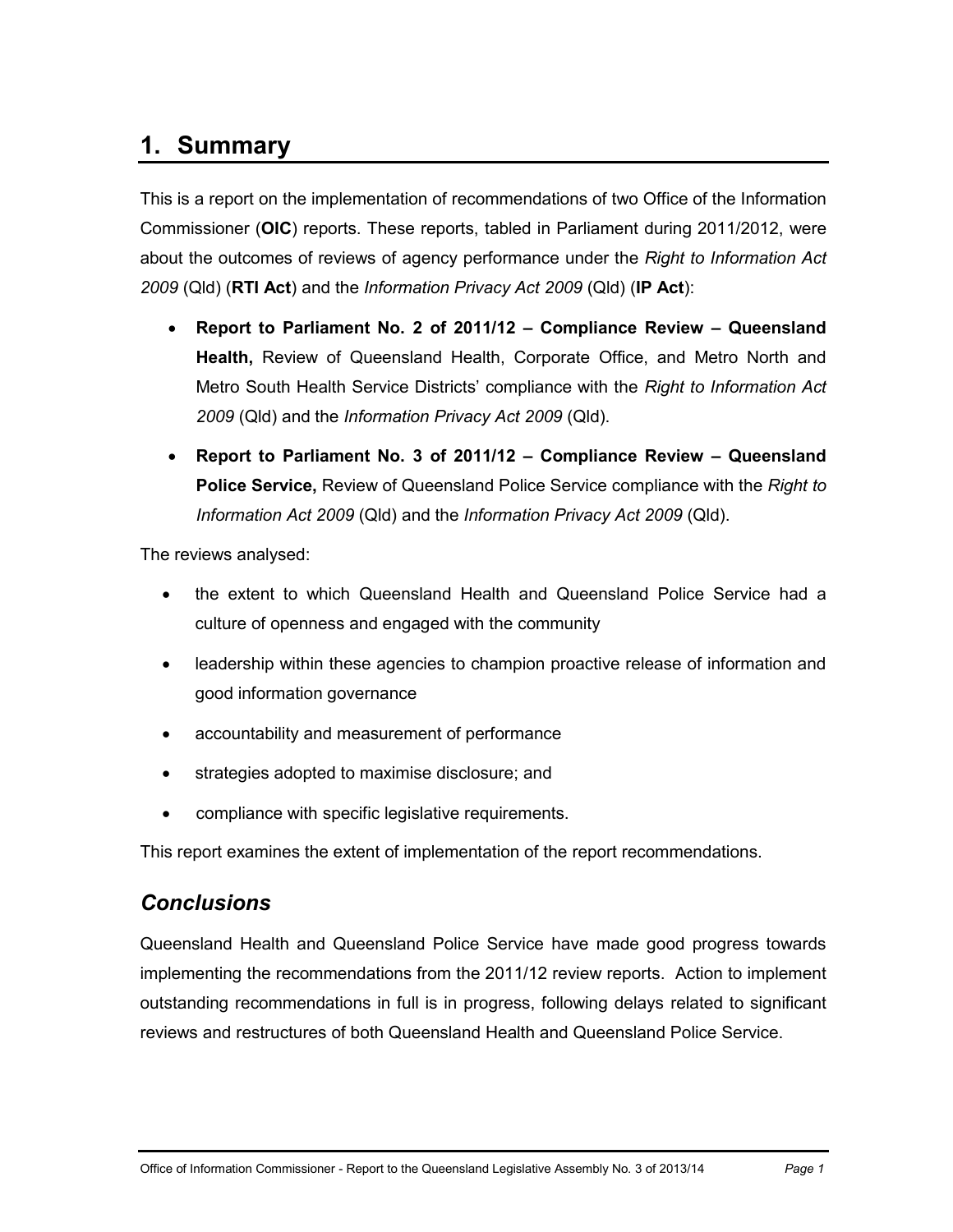## <span id="page-7-0"></span>*Key findings*

The two reports had a combined total of 48 recommendations: 41 of these recommendations have been fully implemented and seven partially implemented as at 11 October 2013. The follow-up review period was extended to enable the reviews to take into account anticipated activities for both Queensland Health and the Queensland Police Service to implement the recommendations. Figure 1 shows the implementation status of recommendations.

| <b>Report</b>                                                        | Total |             |                              | <b>Implementation Status</b>                  |                               |
|----------------------------------------------------------------------|-------|-------------|------------------------------|-----------------------------------------------|-------------------------------|
|                                                                      |       | Implemented | <u>In</u><br><b>Progress</b> | <b>Approved</b><br>but not<br>yet<br>actioned | <b>Not</b><br><b>Actioned</b> |
| Report to Parliament No. 2 of 2011/12<br>[Queensland Health]         | 20    | 17          | 3                            |                                               |                               |
| Report to Parliament No. 3 of 2011/12<br>[Queensland Police Service] | 28    | 24          | 4                            |                                               |                               |

**Figure 1 – Implementation status of recommendation by agency**

## <span id="page-7-1"></span>**Report No. 2 of 2011/12 – Queensland Health, Corporate Office, and Metro North and Metro South Health Service Districts' compliance with the** *Right to Information Act 2009* **(Qld) and the** *Information Privacy Act 2009* **(Qld)**

The 2011/12 review report concluded that Queensland Health (**QH**) was progressing well in meeting its legislative obligations. The report made 20 recommendations: to improve the proactive disclosure of information, to support compliance with RTI and IP obligations following a change to a structure incorporating a department and independent Hospital and Health Services (**HHS**), and to improve handling of requests for information.

QH has implemented 17 out of 20 recommendations in full, and three are in progress. Recommended actions taken have supported the HHSs to develop and progress their own strategies. The relationship now between QH and the HHSs is one of support and guidance in relation to right to information and information privacy.

Following the overall restructure of QH, a review has been conducted of internal information governance, resulting in a new information governance structure that is yet to be finalised. The three recommendations that are still being addressed have been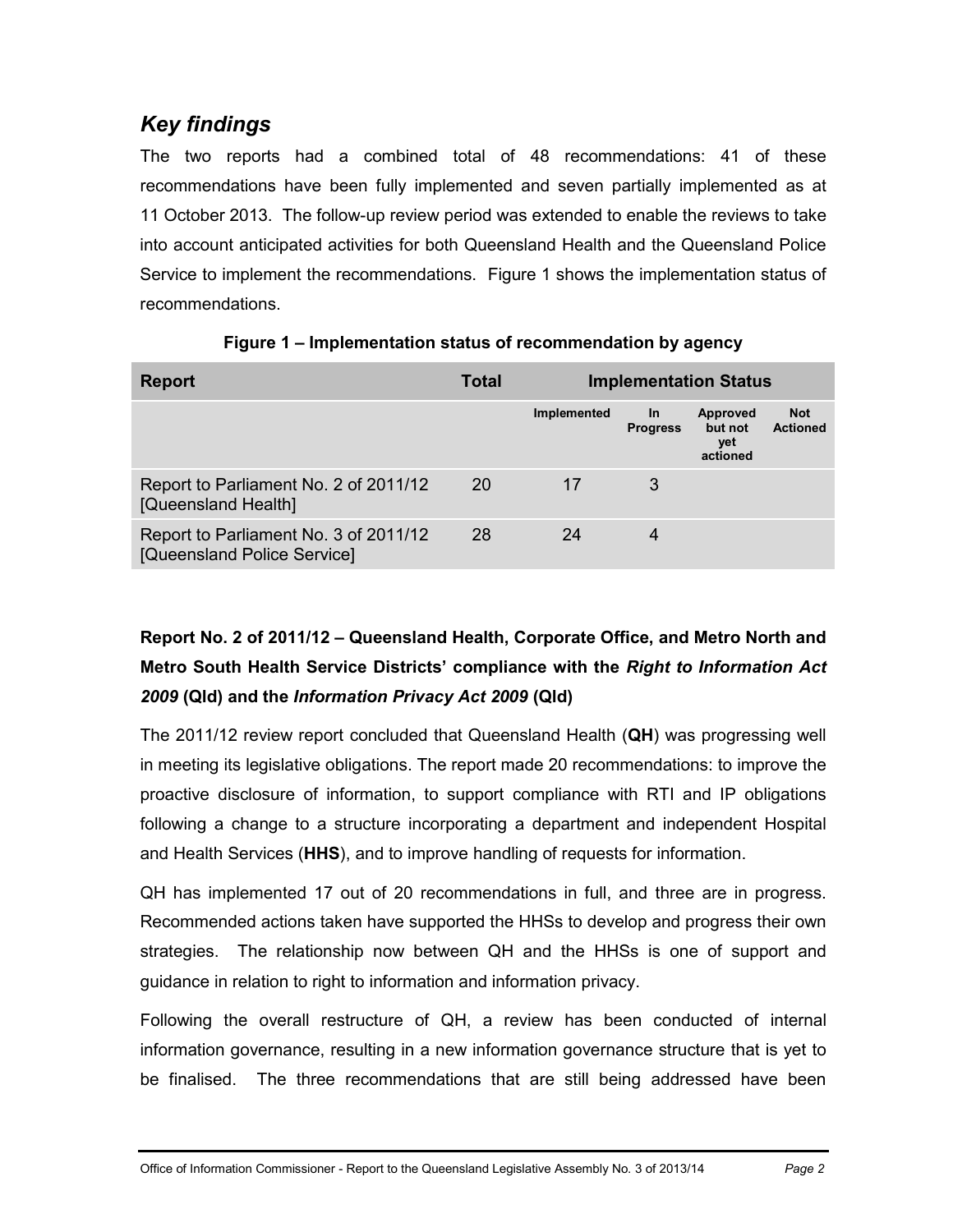affected by this review, and will be implemented under the new structure. The new information governance arrangements are being progressed in the 2013/14 financial year.

## <span id="page-8-0"></span>**Report No. 3 of 2011/12 – Queensland Police Service compliance with the** *Right to Information Act 2009* **(Qld) and the** *Information Privacy Act 2009* **(Qld)**

The 2011/12 review report concluded that the Queensland Police Service (**QPS**) had made progress in meeting its legislative obligations. The report made 28 recommendations: to improve strategic management of proactive release of information, to ensure practices were consistent with policy requirements; and to improve legislative compliance of processes for handling applications for information under the RTI and IP Acts.

QPS has implemented 24 out of 28 recommendations in full and four are in progress.

In particular, in June 2013 QPS launched the Online Crime Statistics Portal, including geospatial information, a significant achievement recommended by OIC in the review report. Crime statistics were sought by many of the stakeholders consulted during the review, for research purposes, to improve community services or to improve the operation of the criminal justice system.

OIC is also encouraged by the Right to Information and Privacy Unit's positive adoption of the recommendations, leading to improved legislative compliance and responsiveness to people requesting information.

Good progress has been made on the remaining recommendations to be implemented, which have been affected by delays associated with reviews and restructure of the QPS. It is critical that QPS complete the implementation of these recommendations to ensure it identifies opportunities QPS can take to proactively release specific information that is relevant and useful to the community at large.

### <span id="page-8-1"></span>*Reference to agency comments*

In accordance with the Office of the Information Commissioner's *Charter, Policy and Procedures* for the conduct of reviews, Queensland Health and Queensland Police Service were asked to provide information as to their views on this report on the progress of the implementation of the recommendations. Their responses are provided in Appendix A of this report.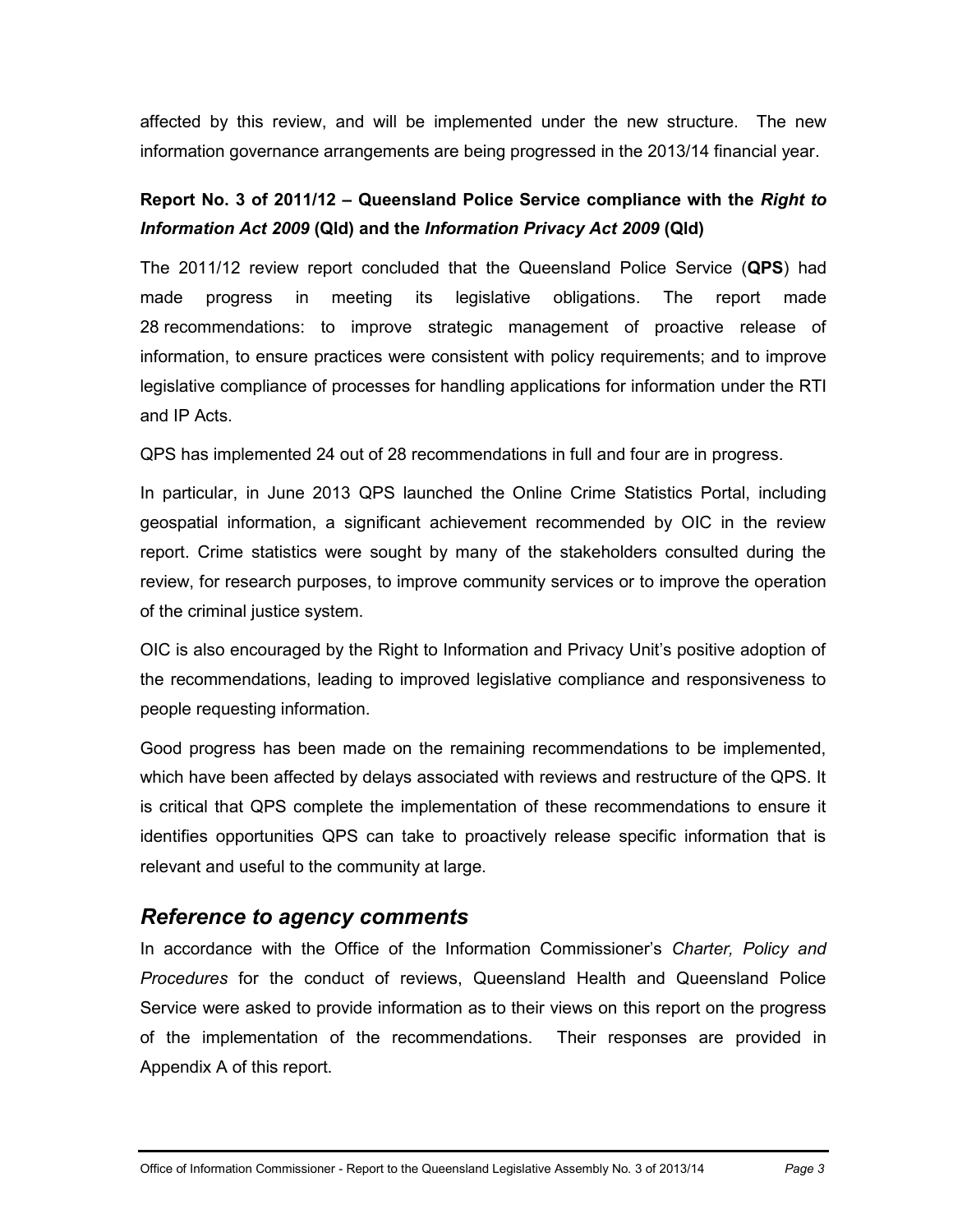# <span id="page-9-0"></span>**2. Queensland Health, Corporate Office, and Metro North and Metro South Health Services**

## **Key findings**

- Seventeen recommendations (85%) have been fully implemented.
- Three recommendations have been partially implemented.
- A departmental restructure has delayed some work required of the Information Management Steering Committee, which will now be undertaken by Queensland Health under a new information governance model.

Queensland Health has:

- published strategies online for consumer and community engagement for the Hospital and Health Services
- clarified roles for the Hospital and Health Services in right to information and privacy and provided support in training, advice and guidance, role descriptions and performance monitoring; and
- improved application handling policies and procedures.

## <span id="page-9-1"></span>*2.1. Background*

Queensland Health is responsible for the management, administration and delivery of public sector health services in Queensland.

The 2011/12 review report concluded that Queensland Health published a wealth of significant information as a matter of course, including performance information. For example, its Hospital Performance data formed the basis of the national MyHospital initiative. The review also found that Queensland Health had sound governance structures in place, which operated effectively with vigorous and focused attention from senior governance.

The review also set out issues and opportunities for improvement.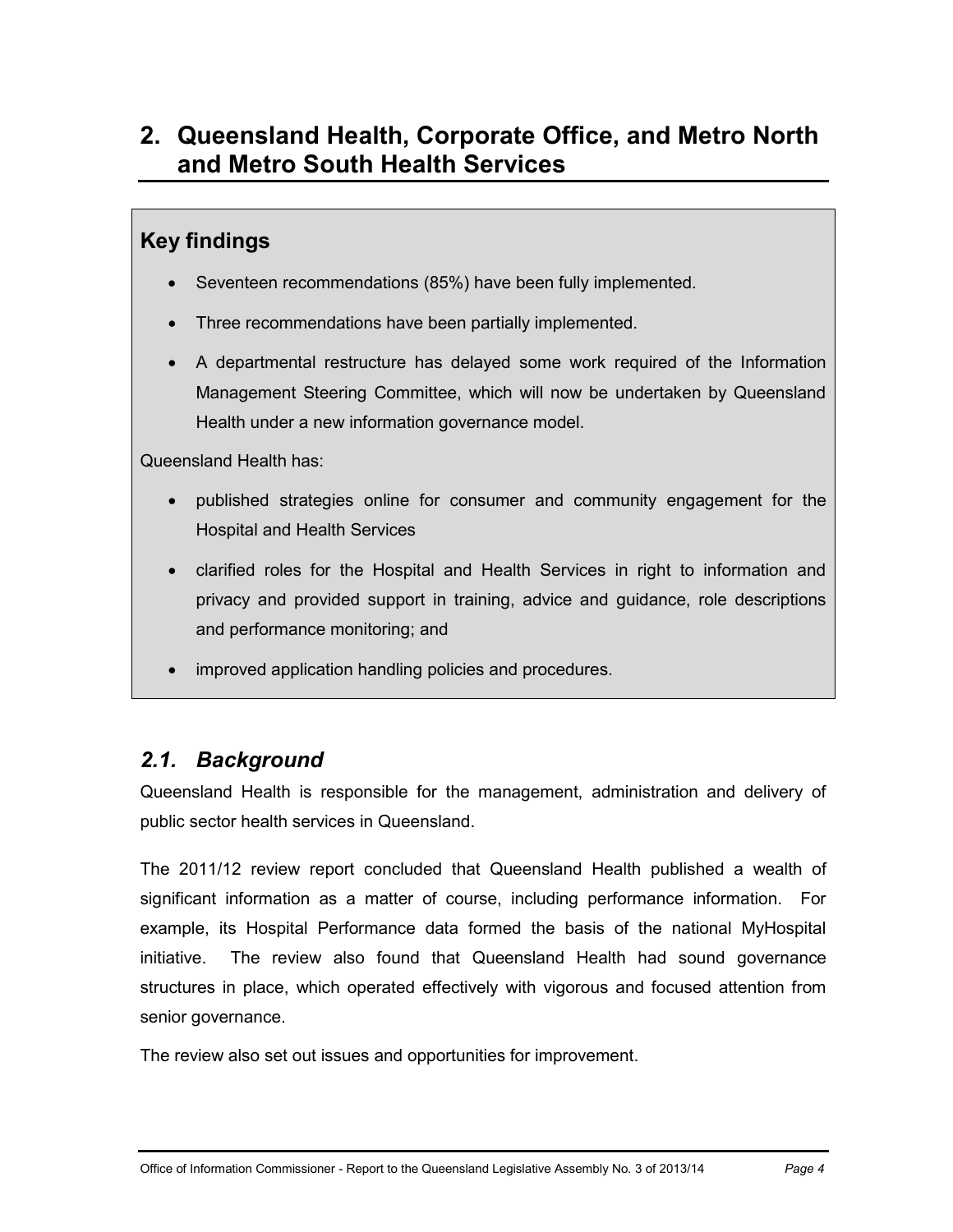Key findings were:

- The national health reforms presented a challenge for Queensland Health in ensuring that the new service delivery model provided for statewide consistency in community engagement, training, complaint handling, performance monitoring, policy and procedure development and advice, support and assistance on application handling.
- The Information Asset Register provided an opportunity for Queensland Health to identify and publish further information holdings.
- The handling of applications for information made under the RTI and IP Acts varied markedly between Corporate Office, Metro North Health Service District (HSD) and Metro South HSD. Good practices were observed in the Metro South HSD.

The 2011/12 review report made 20 recommendations, which Queensland Health accepted.

In 2012, the Queensland Health Corporate Office became the Department of Health, responsible for overall management of the public sector health system. Under the *Hospital and Health Boards Act 2011*, the Department entered into a service agreement with each Hospital and Health Service (**HHS**) for the delivery of hospital services, other health services, teaching, research and other services as required.

In 2013, the Department of Health's Internal Audit Governance Unit conducted a progress review of implementation of the 20 recommendations, covering all the recommendations relating to the Department of Health. This review did not specifically assess the status of recommendations for the former Metro North or Metro South Health Service Districts in terms of the current operations of those authorities, but considered them as they related to the responsibilities of the Department of Health, including in relation to recommendations required to be implemented by Queensland Health in its broader role prior to 1 July 2012. OIC considered that this was an appropriate level of follow-up at this stage, and plans to review HHSs as individual authorities in future.

The parameters of the review followed a test program developed by OIC, which described the way in which OIC would assess progress against each recommendation, the evidence that would be sought and the conclusions that might be drawn from the evidence.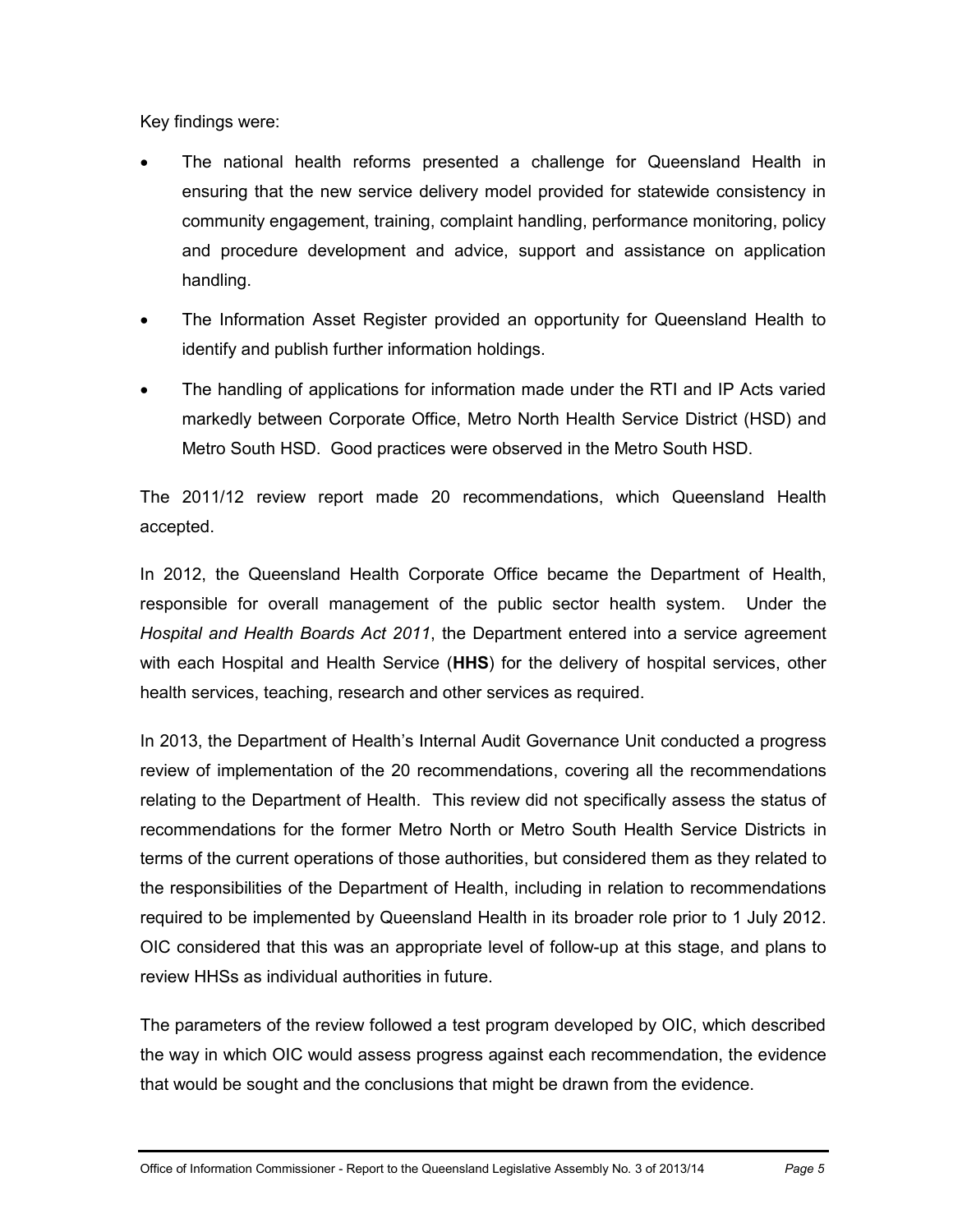OIC reviewed the *Department of Health Review of Right to Information (RTI) and Information Privacy (IP): Final Progress Report,* provided in June 2013. OIC was able to verify some findings immediately, for example, by checking enhancements to the Department of Health's website. Supporting documentation was provided for six of the recommendations and OIC obtained further evidence through discussion and documentation for nine recommendations. As a result of this assessment of the Final Progress Report and related material, OIC has made the following conclusions about Queensland Health's progress in implementing the recommendations.

## <span id="page-11-0"></span>*2.2. Implementation status*

The department has implemented 17 of the 20 recommendations made in the original review report. Three recommendations are partially implemented. A summary is provided in Figure 2.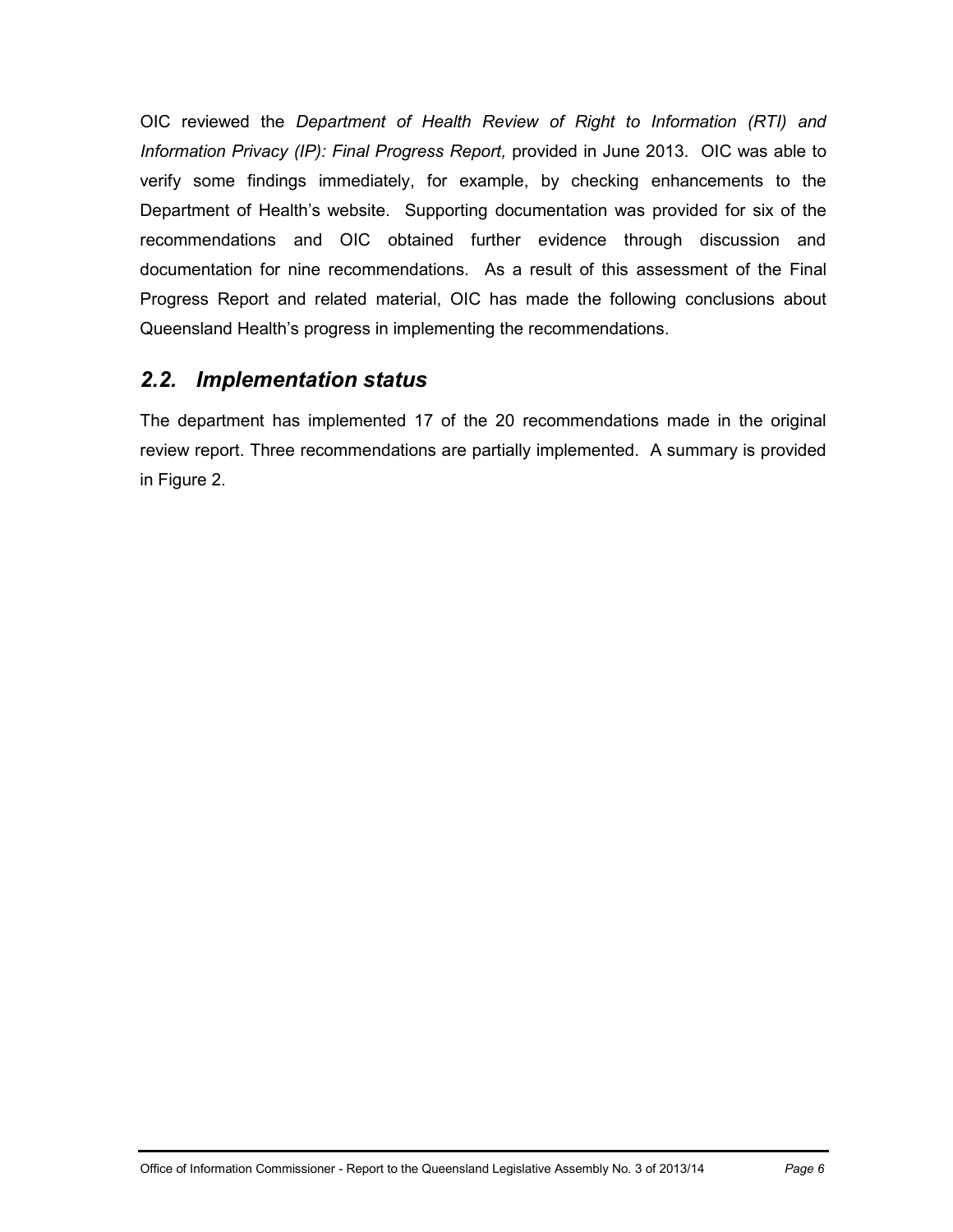| <b>Culture of</b><br><b>Openness</b>                                                                                                                                                  | <b>Leadership &amp;</b><br><b>Accountability</b>                                                                                                                                                                                                                                                                                                                            | <b>Maximum</b><br><b>Disclosure</b>                                                                              | <b>Compliance</b>                                                                                                                                                                                                                                                                                                   |
|---------------------------------------------------------------------------------------------------------------------------------------------------------------------------------------|-----------------------------------------------------------------------------------------------------------------------------------------------------------------------------------------------------------------------------------------------------------------------------------------------------------------------------------------------------------------------------|------------------------------------------------------------------------------------------------------------------|---------------------------------------------------------------------------------------------------------------------------------------------------------------------------------------------------------------------------------------------------------------------------------------------------------------------|
| Engage with<br>community so that<br>more information<br>flows to the<br>community that the<br>community wants, in<br>a format that the<br>community can use.<br>(Rec 1 - Implemented) | Drive reforms<br>through Information<br>Management<br><b>Steering Committee.</b><br>(Rec 2 – In progress)                                                                                                                                                                                                                                                                   | <b>Publish Information</b><br>Asset Register.<br>(Rec 8 - Implemented)                                           | Improve application<br>handling:-<br>❖ improve record<br>keeping at Metro<br>North (Recs 10<br>and 11 -<br>Implemented)                                                                                                                                                                                             |
| <b>Explore opportunities</b><br>to work with peak<br>bodies and<br>professional<br>associations.<br>(Rec 1 - Implemented)                                                             | Clarify roles for the<br>Department and<br><b>Local Health and</b><br><b>Hospital Networks</b><br>under national health<br>reforms:-                                                                                                                                                                                                                                        | Explore greater use of<br><b>Queensland Health</b><br>Performance<br>Reporting webpage.<br>(Rec 9 - In progress) | $\div$ improve<br>timeliness at<br><b>Metro North</b><br>(Rec 20 -<br>Implemented)                                                                                                                                                                                                                                  |
|                                                                                                                                                                                       | ❖ training (Recs 3,<br>$5$ and $6$ -<br>Implemented)<br>❖ performance<br>monitoring (Rec 6<br>- Implemented)<br>roles and<br>÷<br>position<br>descriptions<br>(Recs $4$ and $6 -$<br>Implemented)<br>❖ complaint<br>handling (Rec 6 -<br>Implemented)<br>❖ policies and<br>procedures<br>(Rec 6 -<br>Implemented); and<br>❖ advice and<br>support (Rec 6 -<br>Implemented). |                                                                                                                  | ❖ increase contact<br>and engagement<br>with applicants to<br>better meet their<br>needs (Rec 12 -<br>Implemented)<br>❖ clarify procedure<br>for briefing senior<br>staff (Rec 13 -<br>Implemented); and<br>$\div$ improve<br>procedures and<br>documentation<br>(Recs 14, 15, 16,<br>17, 18, 19 -<br>Implemented). |
|                                                                                                                                                                                       | performance<br>❖<br>monitoring (Rec 7<br>- In progress)                                                                                                                                                                                                                                                                                                                     |                                                                                                                  |                                                                                                                                                                                                                                                                                                                     |

# **Figure 2 – Implementation Status of Recommendations<sup>1</sup>**

 $\overline{a}$ 

<sup>1</sup> Note – *Rec = recommendation.*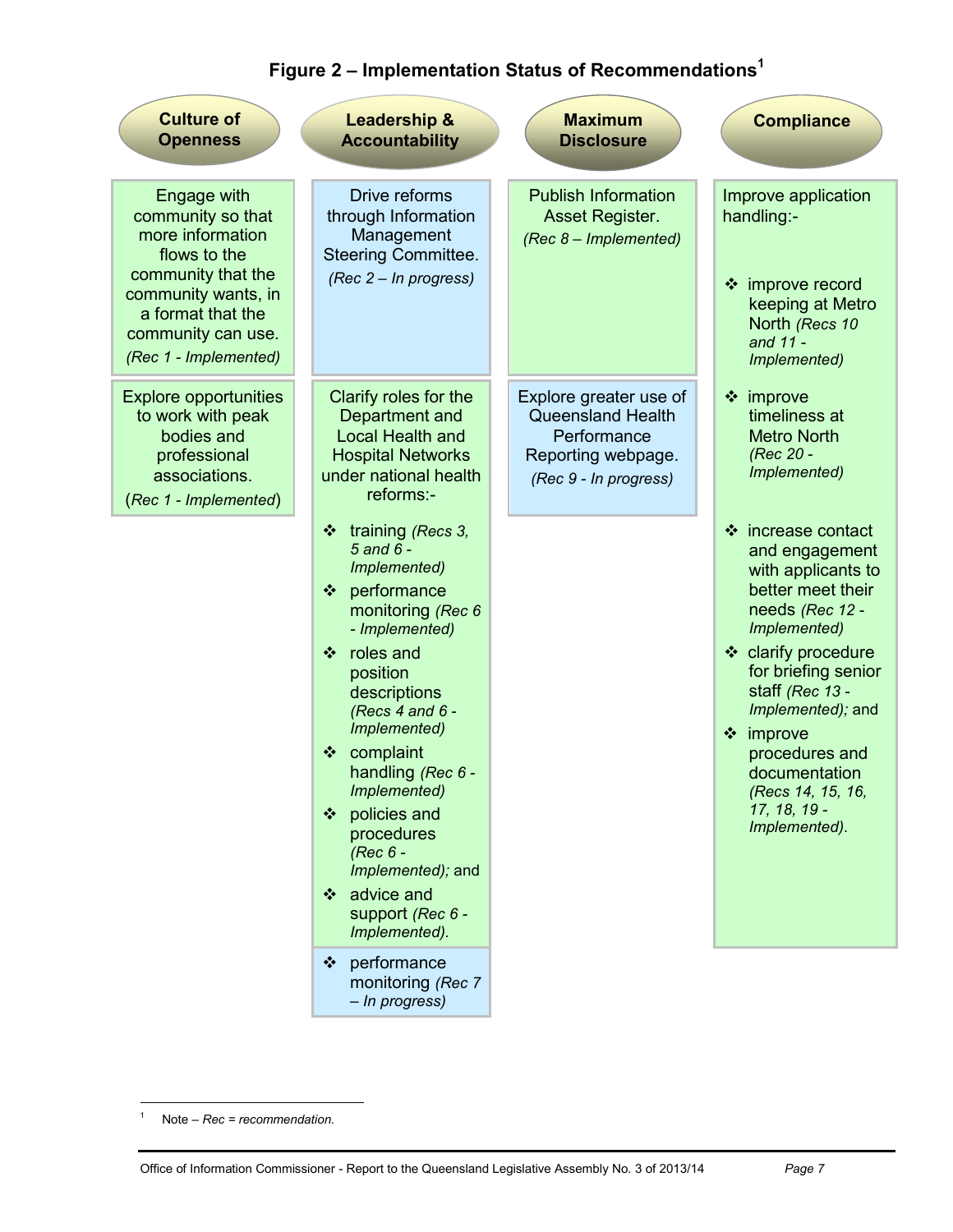## <span id="page-13-0"></span>*2.3. Progress update*

This section discusses the work completed and its impacts on the agency's operations and outcomes. It also identifies where further improvements can be made.

### <span id="page-13-1"></span>**2.3.1. Work completed**

Queensland Health has:

- published strategies online for consumer and community engagement for the Hospital and Health Services
- clarified roles for the Hospital and Health Services in right to information and privacy and provided support in training, advice and guidance, role descriptions and performance monitoring; and
- improved application handling policies and procedures.

### <span id="page-13-2"></span>**2.3.2. Work still to be done**

With respect to recommendations that are not fully implemented:

#### **Recommendation Two**

Recommendation Two required activities to be included in the Information Management Steering Committee (**IMSC**) workplan, so that the IMSC would be actively driving proactive release of information in accordance with the RTI and IP Acts, and the Queensland Government Enterprise Architecture (**QGEA**) Guidelines, by May 2012.

The IMSC developed an action plan to address the recommendations raised by OIC. Standing agenda items included Information Privacy, Right to Information and Policy. Since the implementation of Queensland Health reforms and structural changes across the health system, the IMSC has not met and has not been proactively driving the release of information.

A Strategic Review of the Health Services Information Agency (**HSIA**) has been undertaken by Deloitte. Deloitte has recommended a new Information and Communications Technology (**ICT**) governance framework which does not include the IMSC. Implementation of the new information governance framework will include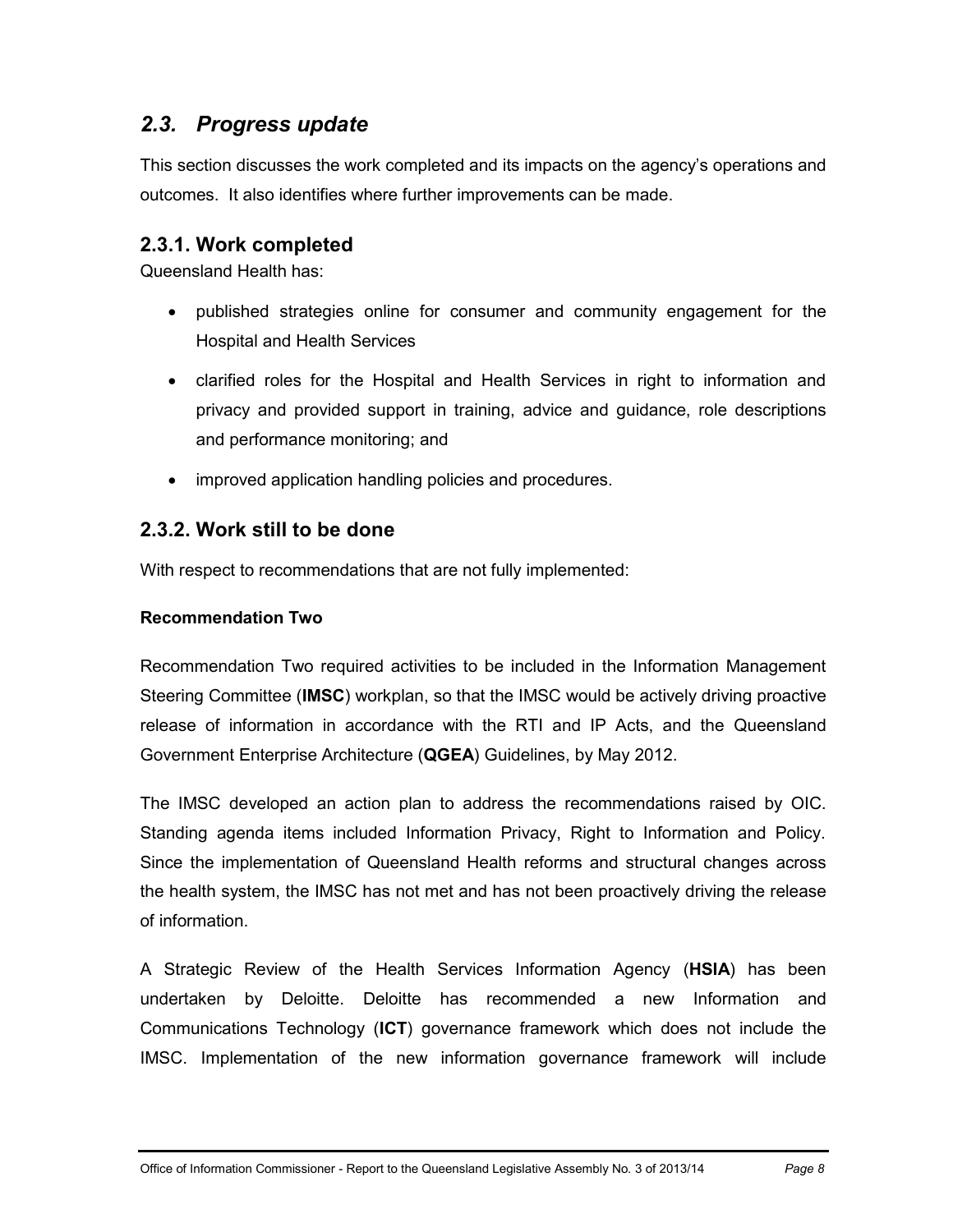ownership of the proactive release of information in accordance with RTI and IP Acts and the QGEA.

Queensland Health have advised that as a result of the ongoing changes to Queensland Health through national health reform and departmental restructure, the RTI/IP governance model has not been finalised. However, it will continue to be pursued through executive management approval processes in the 2013/14 financial year.

Implementation of this recommendation has not been met and is in progress.

#### **Recommendation Seven**

Recommendation Seven included that Queensland Health develop and incorporate key performance targets into the IMSC's workplan and the RTI and IP business units' operational plans, to measure effectiveness and efficiency in RTI and IP processes at the operational and strategic levels.

The Department of Health has a comprehensive performance management framework in place and a detailed listing of key performance indicators used to monitor the performance of each respective HHS, however this does not incorporate monitoring of the efficiency and effectiveness of RTI and IP activities. The Privacy and Right to Information Unit has implemented a number of tools to assist with the efficiency and effectiveness of processing RTI/IP applications, a form of operational level performance monitoring. These include: a processing checklist, operational procedure manual, case management system, revised responsibilities for staffing within the unit and individual file reviews.

The former IMSC also incorporated performance targets within the action plan with regards to the implementation of RTI/ IP legislation, however monitoring of targets has not occurred. The new information governance framework will include ownership of the proactive release of information in accordance with RTI and IP Acts and QGEA. Queensland Health has stated that implementation of the new information governance arrangements will be progressed in 2013/14.

Implementation of this recommendation is in progress.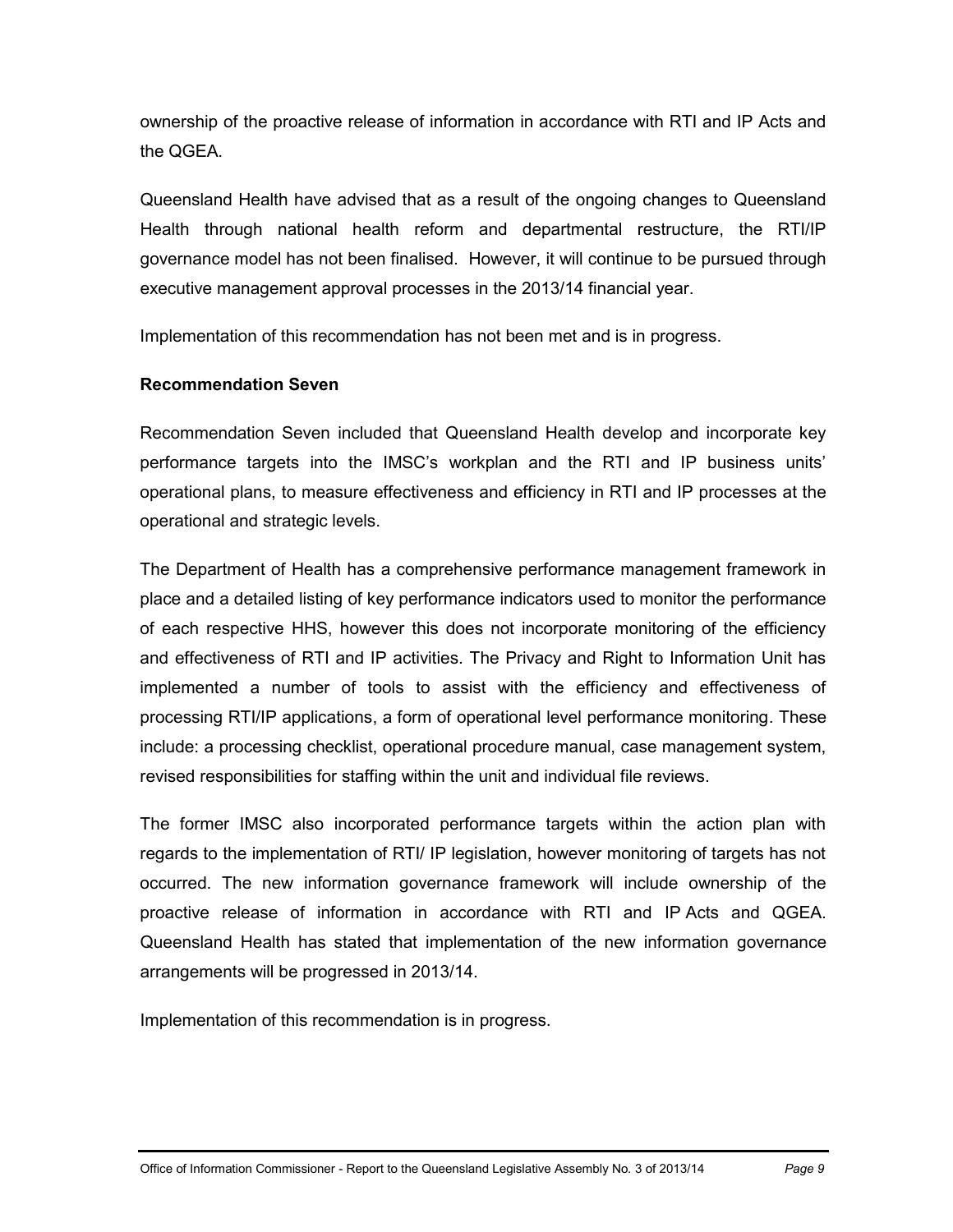#### **Recommendation Nine**

Recommendation Nine required that Queensland Health continue to enhance the QH Performance Report webpages, under the active management of the IMSC, as an avenue for proactive release of information into the public domain.

Queensland Health noted that the performance report webpages historically published information: however the underlying data was not readily available or easily accessible. Queensland Health has advised that enhancements are being made to the way it releases data into the public domain and this will be addressed by the Open Data Strategy 2013-2016 which was published 6 May 2013. Implementation is progressing in a staged approach with data sets being made progressively available until March 2015. The responsibility for co-ordinating the implementation of the Queensland Health Open Data Strategy now rests with Governance Branch within System Support Services.

Implementation of this recommendation is in progress.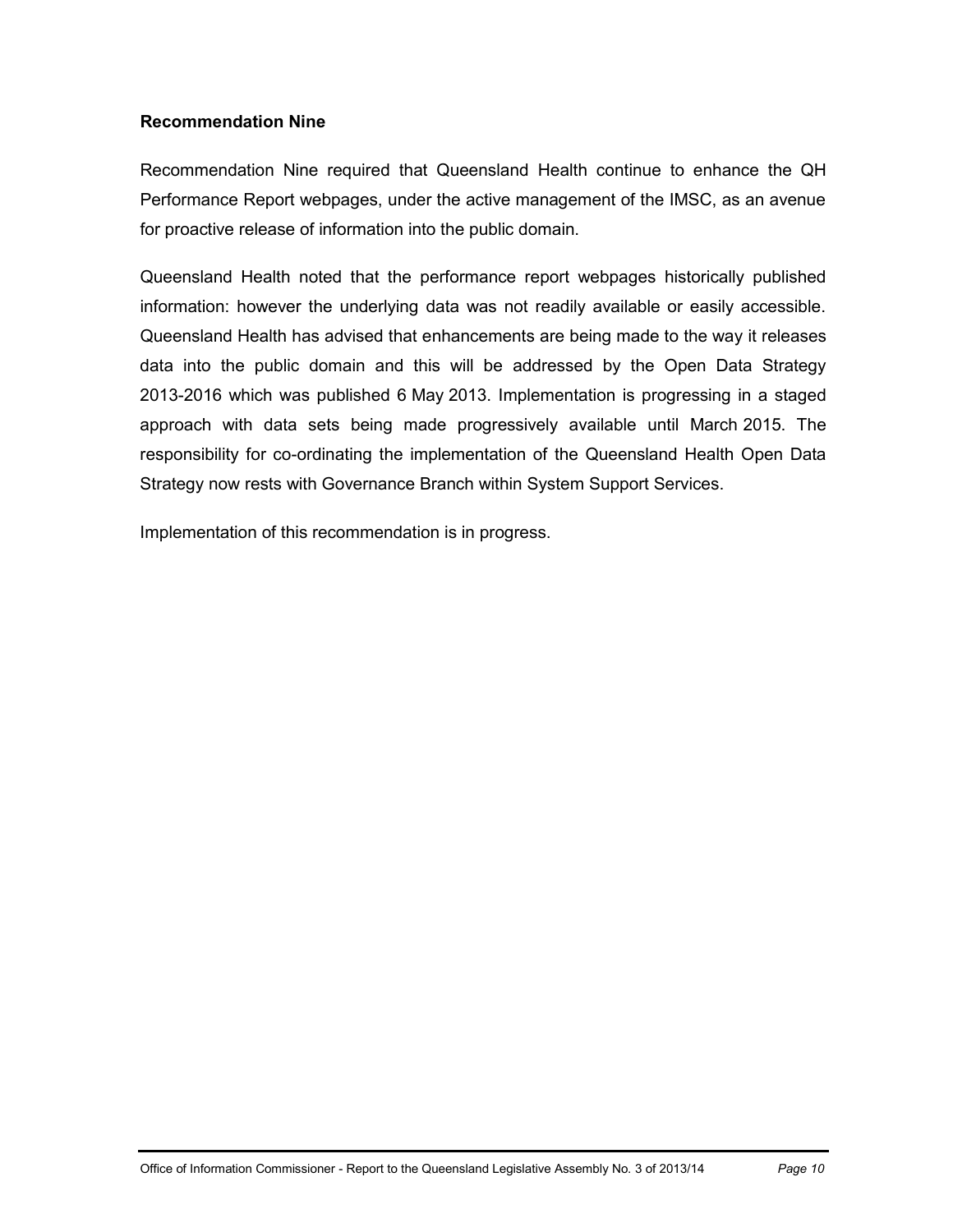# <span id="page-16-0"></span>**3. Queensland Police Service**

## **Key findings**

- QPS have completed actions required in 86% of the recommendations and made progress on all recommendations.
- Four recommendations have been partially implemented.
- Full implementation of recommendations has been affected by delays associated with reviews and restructure of the QPS.

Queensland Police Service has:

- launched the Online Crime Statistics Portal, linked to geospatial information, a significant achievement recommended by OIC in the review report and consistent with the Queensland Government Open Data Initiative
- through the Right to Information and Privacy Unit, responsible for processing applications and dealing with the day to day requirements of the RTI Act and IP Act, diligently implemented or progressed all relevant recommendations; and
- made good progress on the remaining recommendations to be implemented. It is critical that QPS complete the implementation of these recommendations to ensure it identifies opportunities QPS can take to proactively release specific information that is relevant and useful to the community at large.

## <span id="page-16-1"></span>*3.1. Background*

In 2010/11, the Information Commissioner conducted a review of the QPS's implementation of the *Right to Information Act 2009* (Qld) and *Information Privacy Act 2009* (Qld).

The 2011/12 review report found that QPS had made progress in meeting its legislative obligations, including:

 QPS had a stated commitment to an open culture and strong leadership was provided by the Police Commissioner.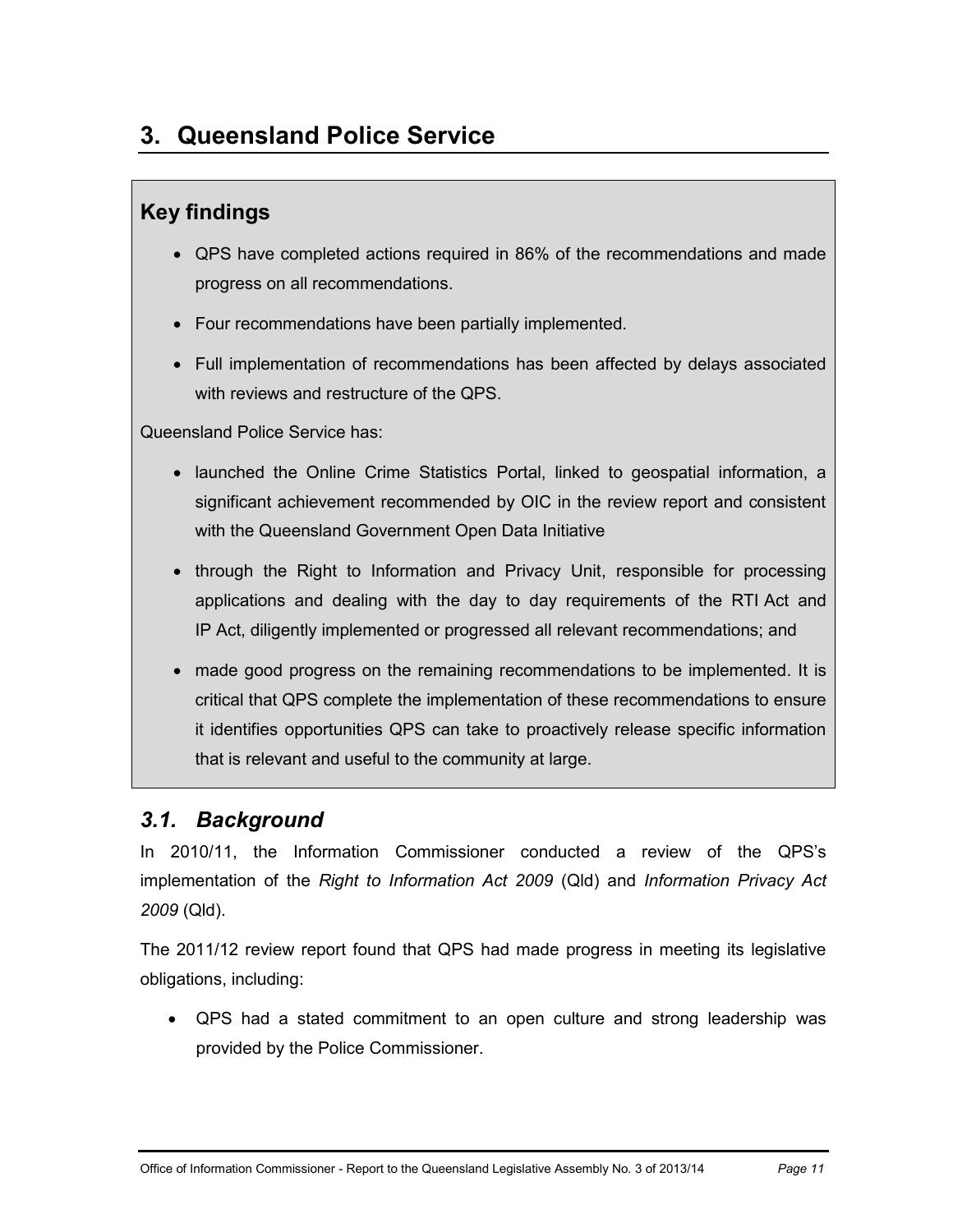- During the 2011 natural disasters, QPS was responsive to community needs for real time information and pushed it out using new media. QPS had developed other strategies to keep communities informed.
- QPS published a range of information as a matter of course. Information was readily accessible through the agency's internet, publication scheme, disclosure log and administrative access schemes.

The review also identified opportunities for improvement:

- QPS had a wealth of additional information that, if published, would be of vital use to the wider community for research purposes, to improve community services or to improve the operation of the criminal justice system. Crime statistics were identified as a significant, relevant and appropriate community resource for publication in the publication scheme.
- There were opportunities to improve the strategic and operational management of the pro-active release of information and the handling of applications for information under the RTI and IP Acts.

The report made 28 operational and compliance recommendations required to be implemented in full by November 2012, which QPS accepted. $2^2$ 

Since the original review, QPS has reported to OIC that QPS has met or is progressing towards meeting many of the recommendations raised in that review. OIC conducted this follow-up review to assess and report to Parliament on the extent to which QPS has implemented the recommendations of the original review.

Key findings were:

- <span id="page-17-0"></span>QPS has fully implemented 86% of the recommendations.<sup>3</sup>
- Progress has been made on all recommendations.
- A significant initiative has been the publication of online crime statistics linked to geospatial information that is downloadable in machine-readable format. (Recommendation 13)

 $\overline{2}$ Recommendations 12 and 24 were supported in principle.

<sup>3</sup> QPS advised in their formal response to this report that Recommendation 6, which had been assessed as 'in progress', had been finalised (see Attachment A for the QPS response). OIC accepts this advice and has made necessary adjustments in this report.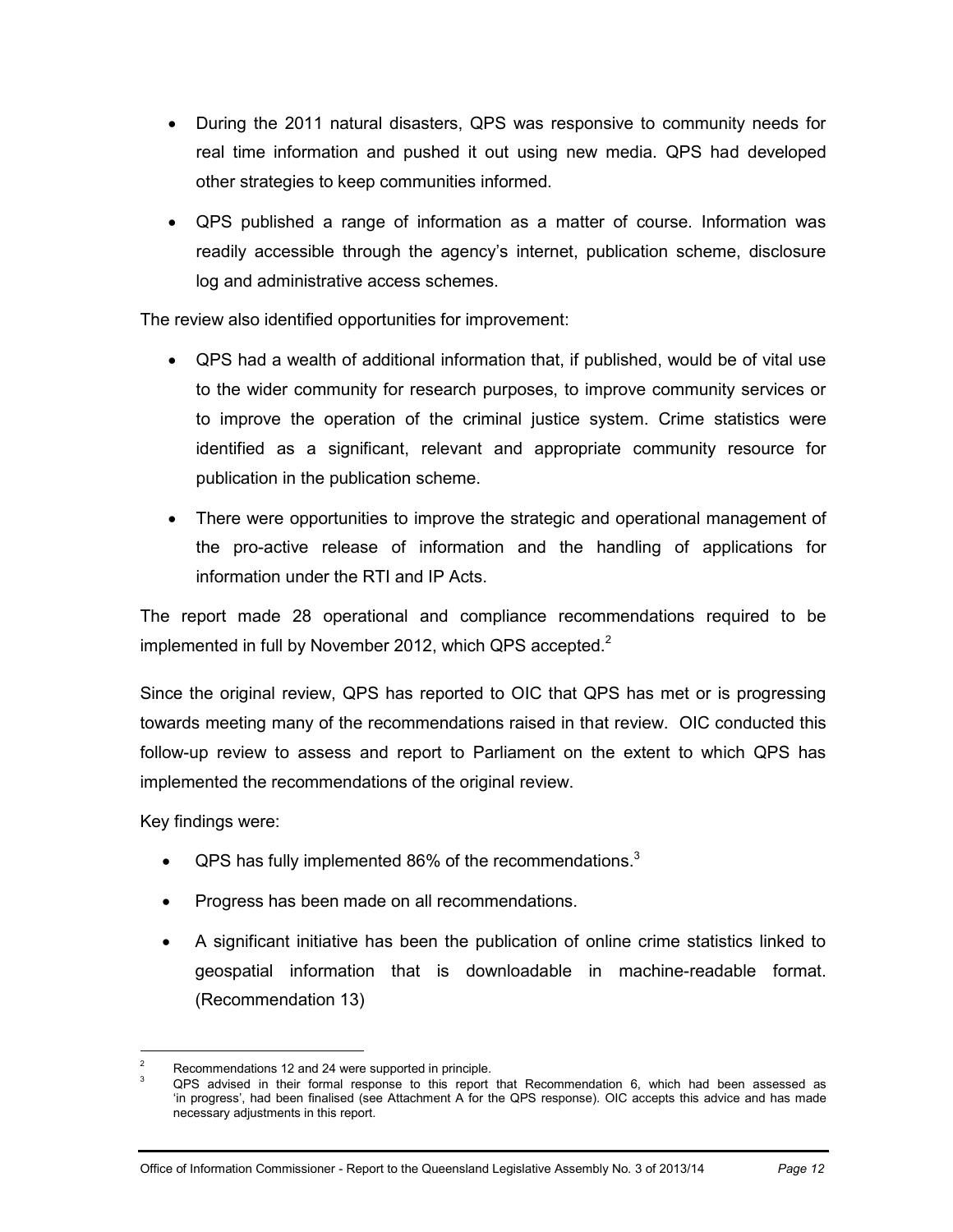The greatest level of progress has been made by the business unit processing applications for information (the Right to Information and Privacy Unit – **RTIP Unit**), which has implemented or made progress on all recommendations for which the RTIP Unit was directly responsible.

OIC is encouraged by the implementation of many recommendations. This has been particularly evident in the RTIP Unit's positive adoption of recommendations, leading to improved legislative compliance and responsiveness to people requesting information.

As a result of the comprehensive follow-up review, OIC has made the following conclusions about QPS's progress in implementing the recommendations.

## <span id="page-18-0"></span>*3.2. Implementation status*

QPS has implemented fully 24 of the 28 recommendations made in the original review report, and four recommendations are in progress. Figure 3 outlines the implementation status of recommendations.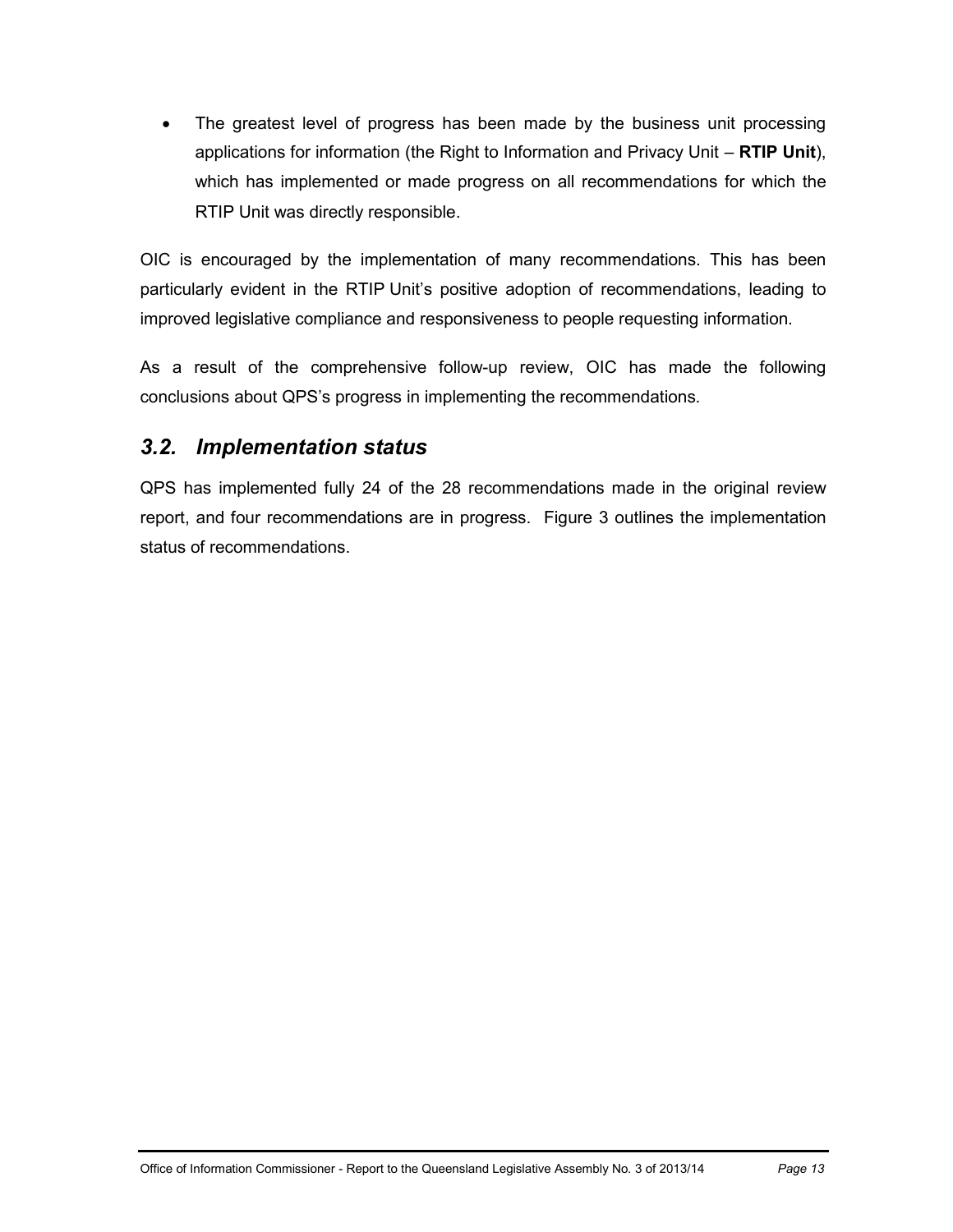# **Figure 3 - Implementation Status of Recommendations<sup>4</sup>**

| <b>Culture of</b><br><b>Openness</b>                                                                                                                                 | <b>Leadership &amp;</b><br><b>Accountability</b>                                                                                                                                 | <b>Maximum</b><br><b>Disclosure</b>                                                                                                       | <b>Compliance</b>                                                                                                                                                                    |
|----------------------------------------------------------------------------------------------------------------------------------------------------------------------|----------------------------------------------------------------------------------------------------------------------------------------------------------------------------------|-------------------------------------------------------------------------------------------------------------------------------------------|--------------------------------------------------------------------------------------------------------------------------------------------------------------------------------------|
| Engage strategically<br>with the community<br>so information the<br>community wants<br>flows to the<br>community, in a<br>useable format<br>(Rec 1 -<br>Implemented) | Provide active<br>leadership of information<br>reforms through QPS's<br><b>Information Steering</b><br>Committee and the<br><b>Information Champion</b><br>(Rec 3 - In Progress) | <b>Promote QPS</b><br>administrative access<br>schemes by improving<br>their visibility on the<br>website<br>(Rec 9 - Implemented)        | Actively manage<br>publication scheme<br>(Rec 14 - Implemented)<br>and publish information<br>identified by stakeholders<br>that is significant,<br>appropriate and<br>accurate,     |
|                                                                                                                                                                      |                                                                                                                                                                                  |                                                                                                                                           | (Rec 12 - In Progress)<br>including crime statistics<br>(Rec 13 - Implemented)                                                                                                       |
| Reinforce internal<br>commitment within<br>QPS to the right to<br>information and<br>information privacy<br>reforms<br>(Rec 2 -<br>Implemented)                      | Ensure proactive<br>leadership and<br>implementation of right<br>to information and<br>information privacy<br>across QPS<br>(Rec 4 - Implemented<br>Rec 5 - Implemented)         | <b>Review the Information</b><br><b>Asset Register to</b><br>identify information that<br>could be published<br>(Rec 10 -<br>Implemented) | Notify applicants and<br>third parties of<br>publication of released<br>documents might in<br>disclosure log<br>(Rec 15 - Implemented)                                               |
|                                                                                                                                                                      | Actively manage<br>intranet<br>(Rec $6$ – Implemented) <sup>3</sup>                                                                                                              | Publish the Information<br><b>Asset Register</b><br>(Rec 11 -<br>Implemented)                                                             | Actively manage the<br>process:-<br>❖ Engage with the<br>applicant (Rec 16)                                                                                                          |
|                                                                                                                                                                      | Actively manage<br>internet<br>(Rec 7 - Implemented)                                                                                                                             |                                                                                                                                           | ❖ Case and knowledge<br>management and<br>administration<br>(Recs 17, 18 & 20)<br>❖ Discontinue internal<br>use of formal third<br>party consultation<br>(Rec 19)<br>All implemented |
|                                                                                                                                                                      | Implement strategic<br>performance monitoring<br>(Rec 8 - In Progress)                                                                                                           |                                                                                                                                           | Improve application<br>handling through<br>enhanced procedures,<br>systems and procedural<br>compliance                                                                              |
|                                                                                                                                                                      |                                                                                                                                                                                  |                                                                                                                                           | Recs 21, 22, 23, 24, 25,<br>27, 28<br>Implemented                                                                                                                                    |
|                                                                                                                                                                      |                                                                                                                                                                                  |                                                                                                                                           | <b>Rec 26</b><br>In Progress                                                                                                                                                         |

 $\frac{1}{4}$ Note – *Rec = recommendation.*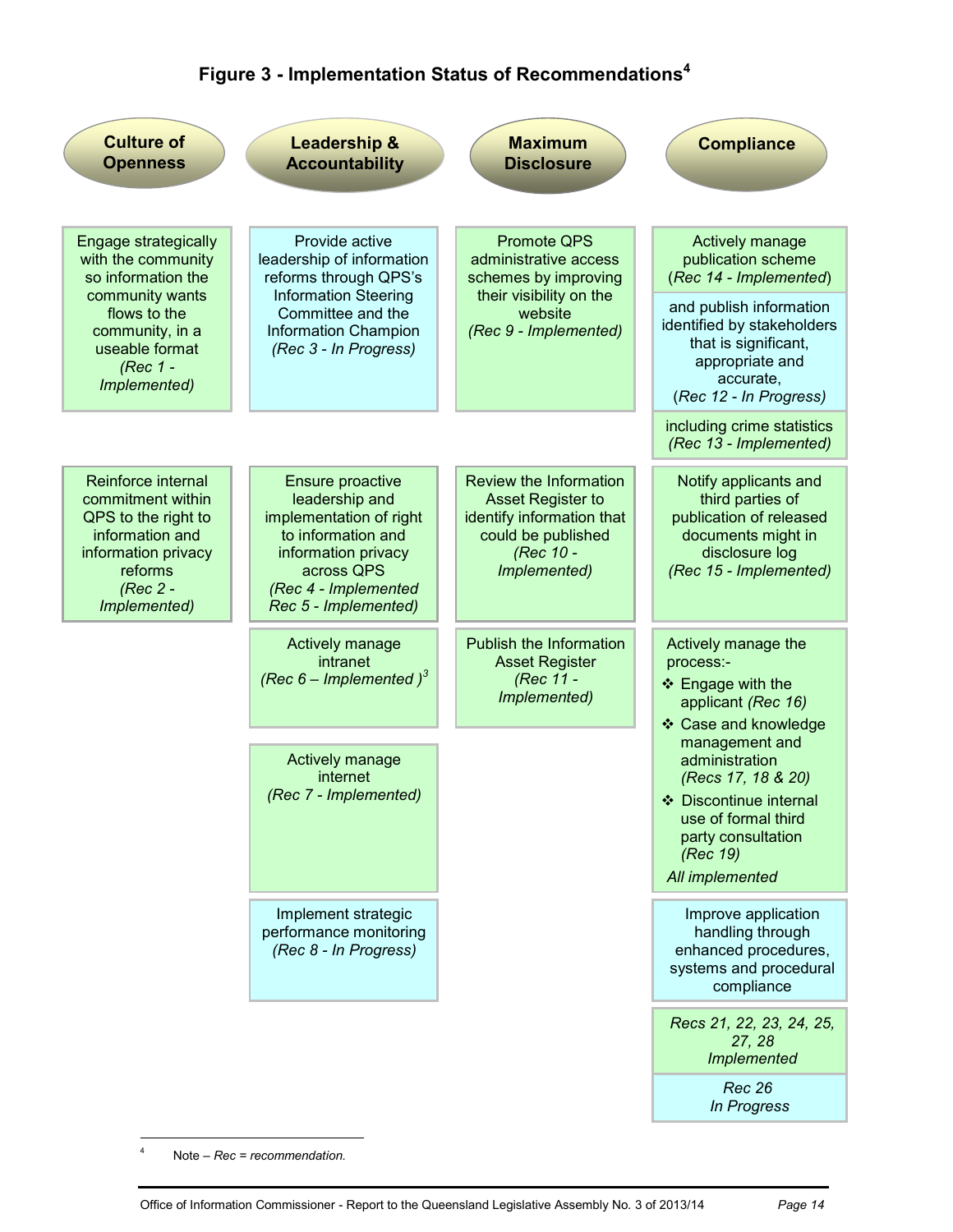## <span id="page-20-0"></span>*3.3. Progress update*

This section discusses the work completed and its impacts on the agency's operations and outcomes. It also identifies where further improvements can be made.

### <span id="page-20-1"></span>**3.3.1. Work completed**

QPS has:

- implemented governance structures and policy and procedural frameworks to manage strategic recommendations
- improved the website so that access to information, right to information and information privacy sections are visible, prominent, accurate and up-to-date; and
- addressed systems for handling applications for information under the RTI Act and IP Act, in particular improving communication with applicants.

### <span id="page-20-2"></span>**3.3.2. Work still to be done**

OIC acknowledges QPS has advised that significant changes over the last 12 months have influenced the timing and capability to fully complete some recommendations. While all recommendations were required to be implemented by November 2012, OIC has enabled the QPS to report on recent progress to 11 October 2013 due to anticipated developments, and taken such actions into account in finalising this report.

With respect to recommendations that are not fully implemented:

#### **Recommendation Three**

Recommendation Three required QPS to provide active leadership through the Information Steering Committee (ISC) and the Information Champion in 2011/12 and in subsequent years to improve the availability and accessibility of information and to progress the RTI reform process, in accordance with the Queensland Government Enterprise Architecture guidelines with respect to the RTI and IP reforms, the legislation and the Ministerial Guidelines.

Given the statements in principle of ISC support, and the establishment of the Information Management Steering Committee (**IMSC**), this recommendation for active leadership of RTI and IP through the ISC and Information Champion was addressed in part.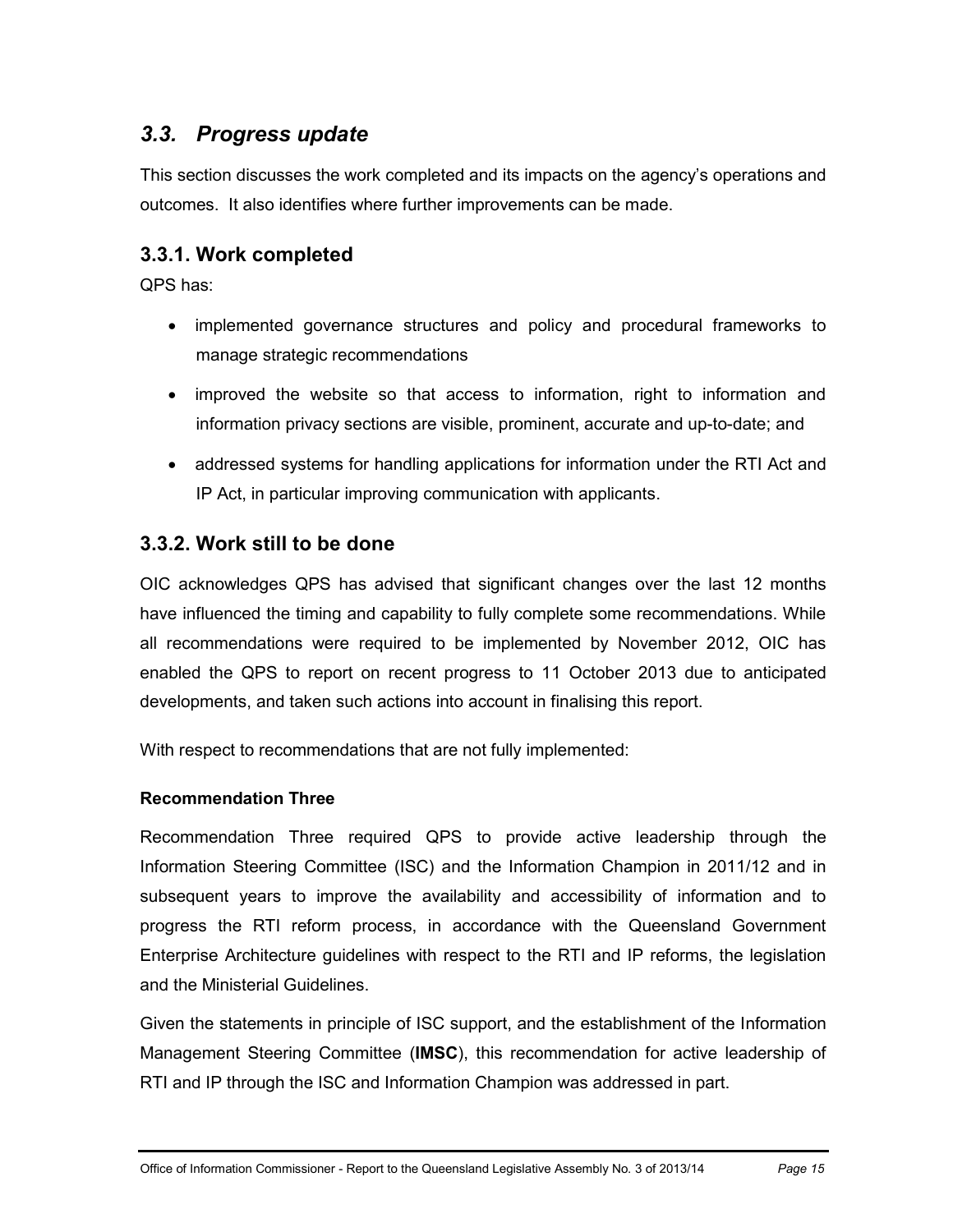QPS advised that the ISC approved the establishment of an Open Data Working Group. OIC notes also that QPS advises the QPS executive has provided continuous leadership and direction in relation to the QPS Open Data Strategy, and initiatives relating to implementation of that strategy to date.

QPS advised in September 2013 that the ISC has been dissolved as a result of the QPS Renewal – Corporate Governance Review. A new Demand and Resource Committee is now responsible to ensure that information governance leadership at a strategic level is addressed within the new QPS Corporate Governance Framework. QPS also advised that a new QPS ICT strategic and work plan is being developed, and that the new plans would 'seek to incorporate initiatives with an information availability/access/push model focus'. OIC considers that implementation of this recommendation will be complete when the new ICT strategic and work plan is finalised and clearly addresses improving the availability and accessibility of information and obligations under the RTI and IP legislation and QGEA guidelines.

Implementation of this recommendation is in progress.

#### **Recommendation Eight**

Recommendation Eight required that QPS develop and implement strategic performance monitoring measures to track the progress of implementing RTI and IP across the QPS. QPS was also required to publish the measures, including collected data over time, in accordance with the legislation.

Efforts to develop and implement strategic performance monitoring measures commenced, however this has not progressed. OIC notes that QPS reported that this task will be completed by mid-2014.

Implementation of this recommendation is in progress.

### **Recommendation Twelve**

Recommendation Twelve required that QPS publish in the QPS publication scheme information and datasets identified by stakeholders listed in the appendix to the report, where the information or datasets were held by QPS and did not contain personal information.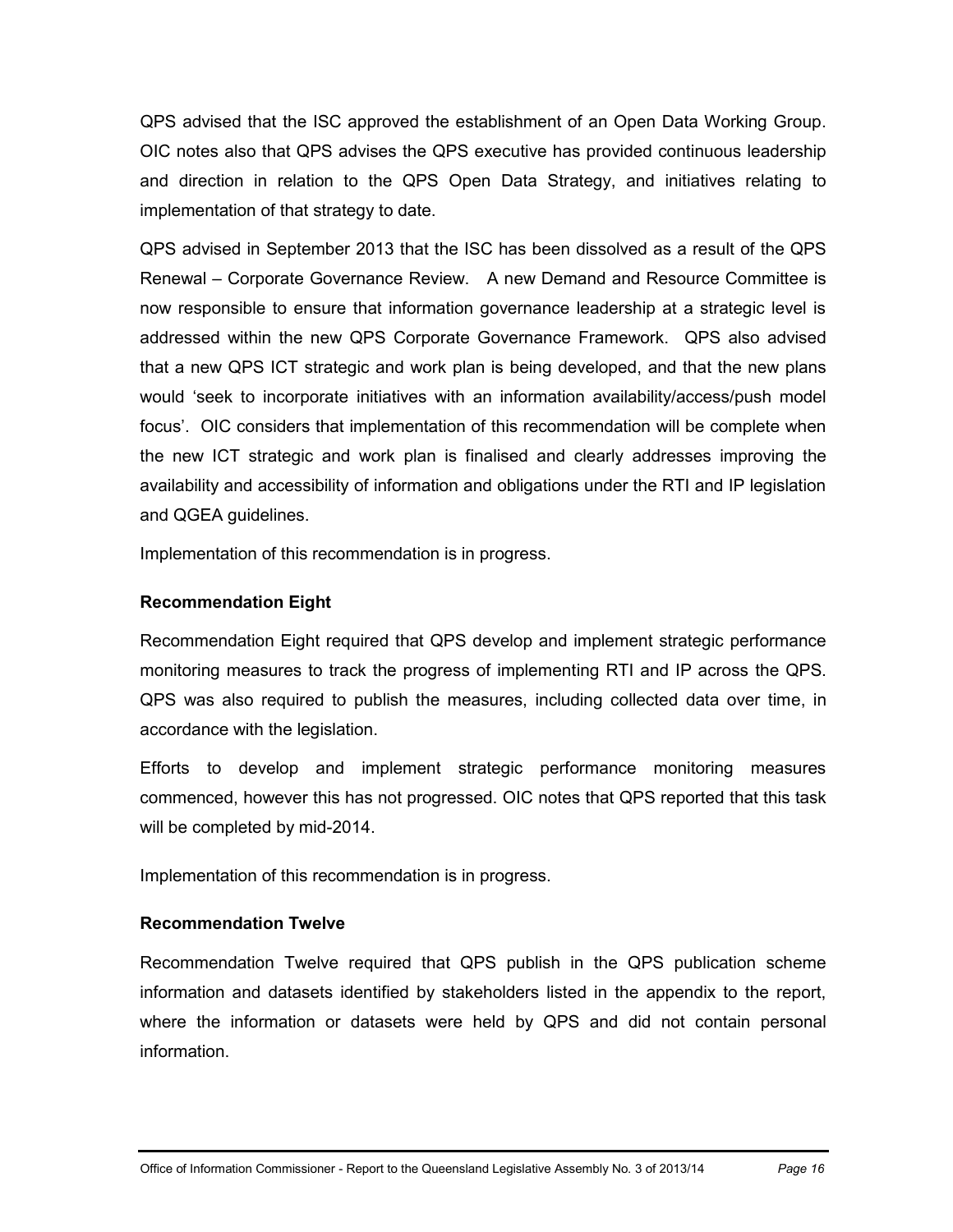Stakeholders identified information and data that they would like QPS to publish, including:

- crime statistics
- warrants, fines, defaults and debts
- use of equipment and methods such as tasers, breath testing, DNA testing, capsicum spray, apprehension interviews, move on directions and cautions, body searches and telephone intercepts
- advance notice of activities that might result in an influx of a particular type of work to other service providers
- Queensland Police Academy curriculum
- responses to external reviews recommendations; and
- complaints received, the QPS response and outcomes.

QPS have launched the Online Crime Statistics Portal, linked to geospatial information and available in machine-readable format. The Online Crime Statistics Portal is a significant achievement specifically recommended by OIC in the review report and consistent with the Queensland Government Open Data Initiative.

The Publication Scheme has been updated, and includes significant information in the categories outlined by stakeholders, for example, policies on warrants and apprehension. Other information is available elsewhere on the QPS website, but is not accessible through the Publication Scheme, for example, information on the use of tasers.

Full implementation of this recommendation is important to realise opportunities identified by stakeholders during the review, ensure legislative compliance and give effect to the government's commitment to the open data initiative. In considering this recommendation, OIC acknowledges the challenges in safeguarding information for some aspects of operational policing. QPS advised in September 2013 the balance of the work required to fully implement this recommendation will be scoped and addressed at executive level (including the Information Champion) for determining prioritisation and allocation once the new organisation structure and resources have been established.

Implementation of this recommendation is in progress.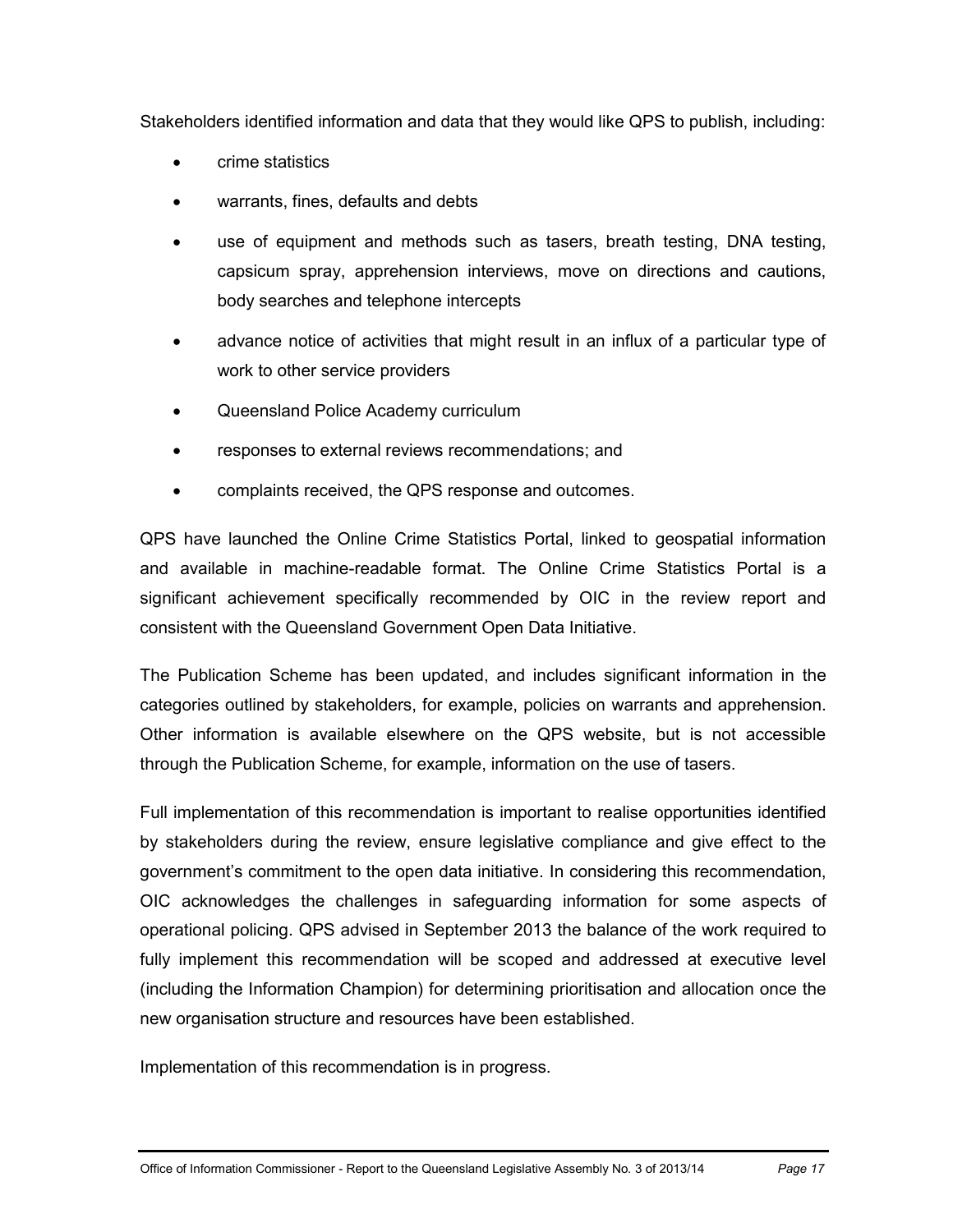#### **Recommendation Twenty-Six**

OIC confirmed that the process of reviewing all forms to include collection notices as needed is in progress, as reported by QPS. In September 2013, QPS advised that a further 82 forms had been formally reviewed in addition to the 553 forms reported as reviewed August 2012, and that the issue of Privacy Collection Statements on QPS forms was now an ongoing forms management principle. OIC acknowledges that this is an ongoing process, however significant progress has been made.

Implementation of this recommendation is in progress.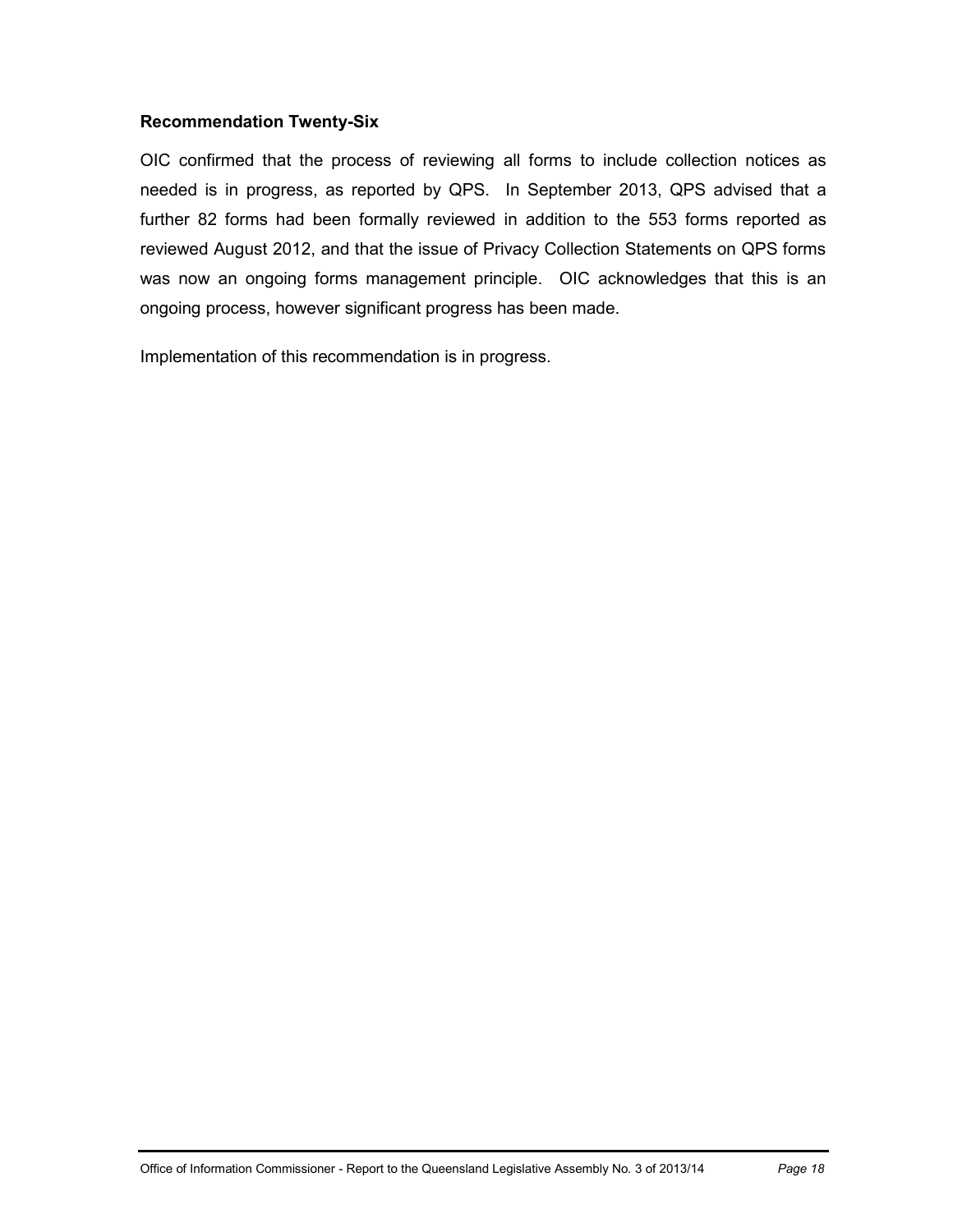# <span id="page-24-0"></span>**Appendix A – Comments Received**

In accordance with the Office of the Information Commissioner's *Charter, Policy and Procedures* for the conduct of reviews, Queensland Health and Queensland Police Service were asked to provide information as to their views on the progress of the implementation of the recommendations. Their comments are attached.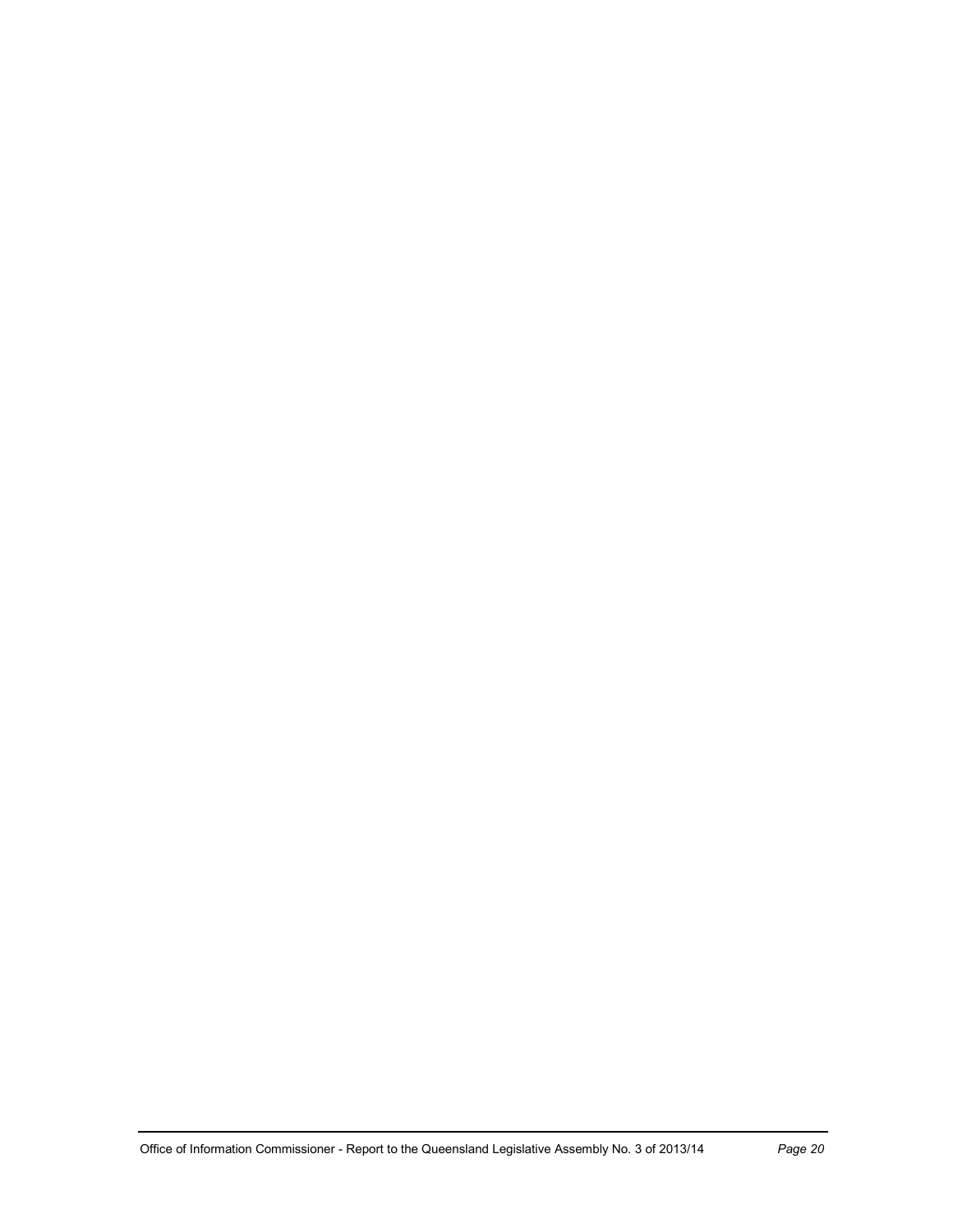

Enquiries to:

Telephone:

File Ref:

**Bob McDonald** Chief Governance Officer Governance Branch (07) 3235 9082 DG072136

#### 0 4 NOV 2013

Ms Rachael Rangihaeata Information Commissioner Office of the Information Commissioner PO Box 10143 Adelaide Street BRISBANE QLD 4000

Dear Ms Rangihaeata

Thank you for your letter dated 21 October 2013, regarding the Follow-up Right to Information (RTI) and Information Privacy (IP) Compliance Review Report.

I very much appreciate you affording this department the opportunity for a formal response to the report, prior to it being tabled in Parliament.

Given the substantial organisational change this department has experienced since the 2011 RTI/IP Compliance Review by your office, it is pleasing to note that all but three of the recommendations have been implemented. I am also encouraged to see that the three remaining recommendations are in progress, pending finalisation of the information management governance framework for the department.

As such, I am happy to accept your report and also undertake to ensure that the remaining three recommendations are progressed in the 2013/2014 year.

Finally, I would like to take this opportunity to thank Karen McLeod of your office for her professionalism during the follow-up review.

Should you require further information, the Department of Health contact is Mr Bob McDonald, Chief Governance Officer, Governance Branch on telephone (07) 3235 9082.

Yours sincerely

lan Maynard Director-General Queensland Health

Office 19<sup>th</sup> Floor Queensland Health Building 147 - 163 Charlotte Sheet BRISBANE QLD 4000

Postal GPO Box 48 BRISBANE GLD 4001 Phone 3234 1553 Fax 3234 1482